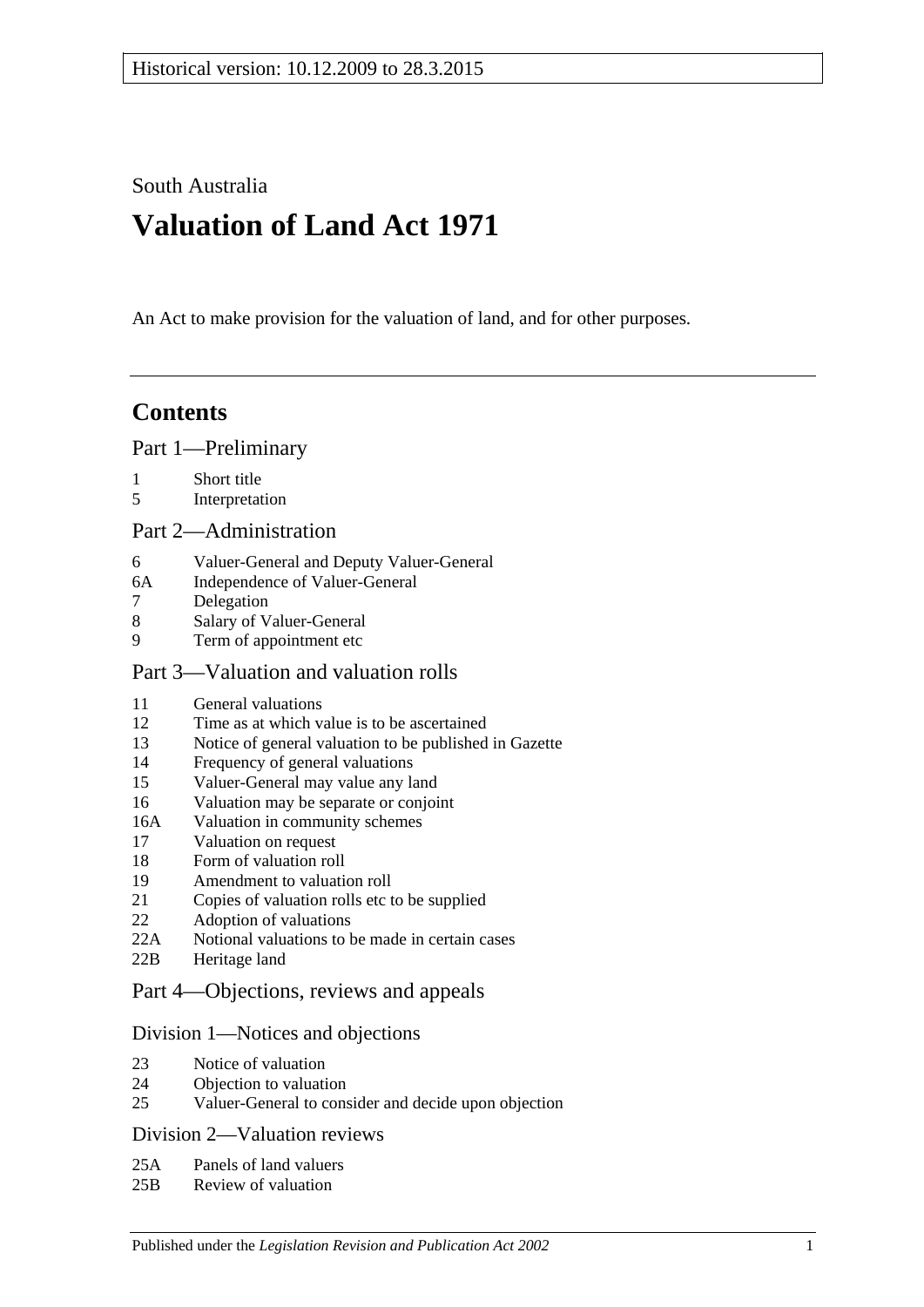#### [Division 3—Appeals](#page-15-0)

25C [Right of appeal](#page-15-1)

[Division 4—Saving provision](#page-15-2)

25D [Saving provision](#page-15-3)

#### [Part 5—Miscellaneous](#page-15-4)

- 26 [Access to land etc](#page-15-5)
- 27 [Access to documents in possession of public authorities](#page-16-0)
- 28 [Returns](#page-16-1)
- 29 [Notice of sale etc](#page-16-2)
- 31 [Service of notices](#page-17-0)
- 32 [Copies of or extracts from entries in valuation rolls](#page-17-1)
- 33 [Financial provision](#page-17-2)
- 34 [Regulations](#page-17-3)

[Legislative history](#page-18-0)

#### <span id="page-1-0"></span>**The Parliament of South Australia enacts as follows:**

## **Part 1—Preliminary**

#### <span id="page-1-1"></span>**1—Short title**

This Act may be cited as the *Valuation of Land Act 1971*.

#### <span id="page-1-2"></span>**5—Interpretation**

(1) In this Act, unless the contrary intention appears—

*annual value* of land, means a value computed as three-quarters of the gross annual rental that the land might reasonably be expected to realise if leased upon condition that the landlord were liable for all rates, taxes and other imposts on the land and the insurance and other outgoings necessary to maintain the value of the land, or as five per cent of the capital value of the land, but this definition is subject to the following qualifications—

- (a) the annual value of land held of the Crown by virtue solely of a mining lease must not exceed the amount of the rental payable to the Crown under the lease, and if the annual value of any such land would, but for this paragraph, exceed that amount, the annual value must be reduced to that amount; and
- (b) if the value of the land has been enhanced by trees planted on the land (other than commercial plantations), or trees preserved on the land for the purpose of shelter or ornament, the annual value must be determined as if the value of the land had not been so enhanced; and
- (c) if the value of the land is enhanced by the existence on the land of any fixtures, consisting of prescribed machinery, plant or equipment the annual value of the land must (where the annual value is computed on the basis of gross annual rental, but not otherwise) be reduced by an amount representing depreciation on that machinery, plant or equipment; and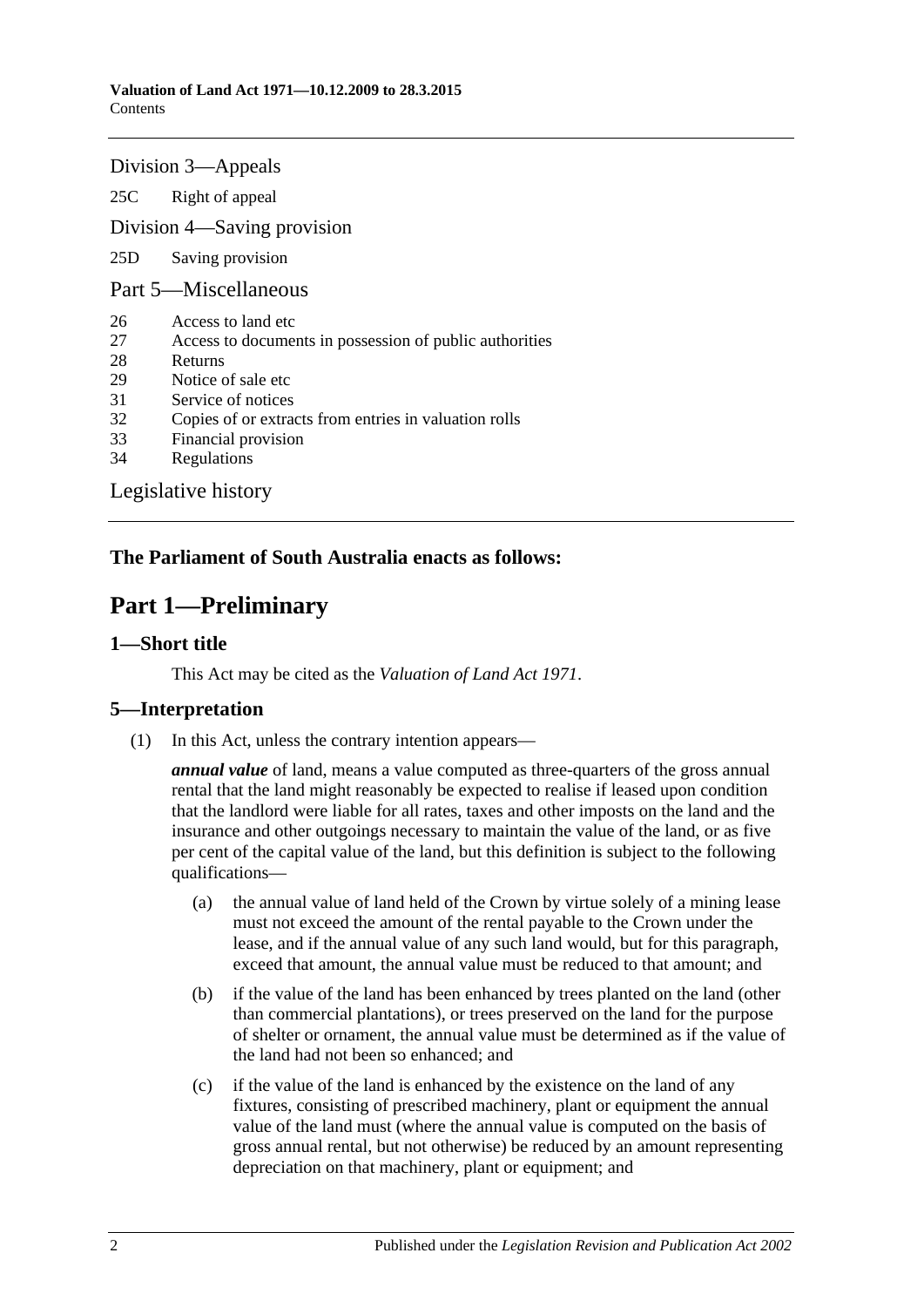(d) where it is not reasonably practicable to determine a gross annual rental in relation to land, the annual value of the land must be computed on the basis of the capital value of the land;

*area* means a municipality or district as defined in the *[Local Government Act](http://www.legislation.sa.gov.au/index.aspx?action=legref&type=act&legtitle=Local%20Government%20Act%201934) 1934* and an area in relation to which any body corporate is, by virtue of any Act, taken to be or vested with the powers of, a municipal council or district council, and any other portion or portions of the State declared by regulation to constitute an area for the purposes of this Act;

*business of primary production* means the business of agriculture, pasturage, horticulture, viticulture, apiculture, poultry farming, dairy farming, forestry or any other business consisting of the cultivation of soils, the gathering in of crops or the rearing of livestock or consisting of the propagation and harvesting of fish or other aquatic organisms;

*capital value* of land means the capital amount that an unencumbered estate of fee simple in the land might reasonably be expected to realise upon sale, but if the value of the land has been enhanced by trees planted on the land (other than commercial plantations), or trees preserved on the land for the purpose of shelter or ornament, the capital value must be determined as if the value of the land had not been so enhanced;

*council* means a municipal council or a district council and includes any body corporate that is, by virtue of any Act, taken to be, or vested with the powers of, a municipal or district council;

*general valuation* means a valuation of all the land within an area on which any rate, tax or impost is to be levied or imposed under the provisions of any of the rating or taxing Acts;

*owner* of land means the person who is liable to pay tax in respect of the land under the *[Land Tax Act](http://www.legislation.sa.gov.au/index.aspx?action=legref&type=act&legtitle=Land%20Tax%20Act%201936) 1936*, or where there is no person so liable, a person who is liable, as owner or occupier of the land, to pay any rate, tax or impost under any other of the rating or taxing Acts;

*the rating or taxing Acts* means—

- (a) the *[Land Tax Act](http://www.legislation.sa.gov.au/index.aspx?action=legref&type=act&legtitle=Land%20Tax%20Act%201936) 1936*; and
- (b) the *[Local Government Act](http://www.legislation.sa.gov.au/index.aspx?action=legref&type=act&legtitle=Local%20Government%20Act%201934) 1934*; and
- (ba) the *[Emergency Services Funding Act](http://www.legislation.sa.gov.au/index.aspx?action=legref&type=act&legtitle=Emergency%20Services%20Funding%20Act%201998) 1998*; and
- (c) the *[Waterworks Act](http://www.legislation.sa.gov.au/index.aspx?action=legref&type=act&legtitle=Waterworks%20Act%201932) 1932*, the *[Water Conservation Act](http://www.legislation.sa.gov.au/index.aspx?action=legref&type=act&legtitle=Water%20Conservation%20Act%201936) 1936* and the *[Sewerage Act](http://www.legislation.sa.gov.au/index.aspx?action=legref&type=act&legtitle=Sewerage%20Act%201929) 1929*;

*site value* of land means the capital amount that an unencumbered estate in fee simple in the land might reasonably be expected to realise upon sale assuming that any improvements on the land, the benefit of which is unexhausted at the time of valuation, had not been made; for the purposes of this definition—

- (a) *improvements* means—
	- (i) buildings and structures (but not including structures in the nature of site works); and
	- (ii) wells, dams and reservoirs; and
	- (iii) the planting of trees for commercial purposes;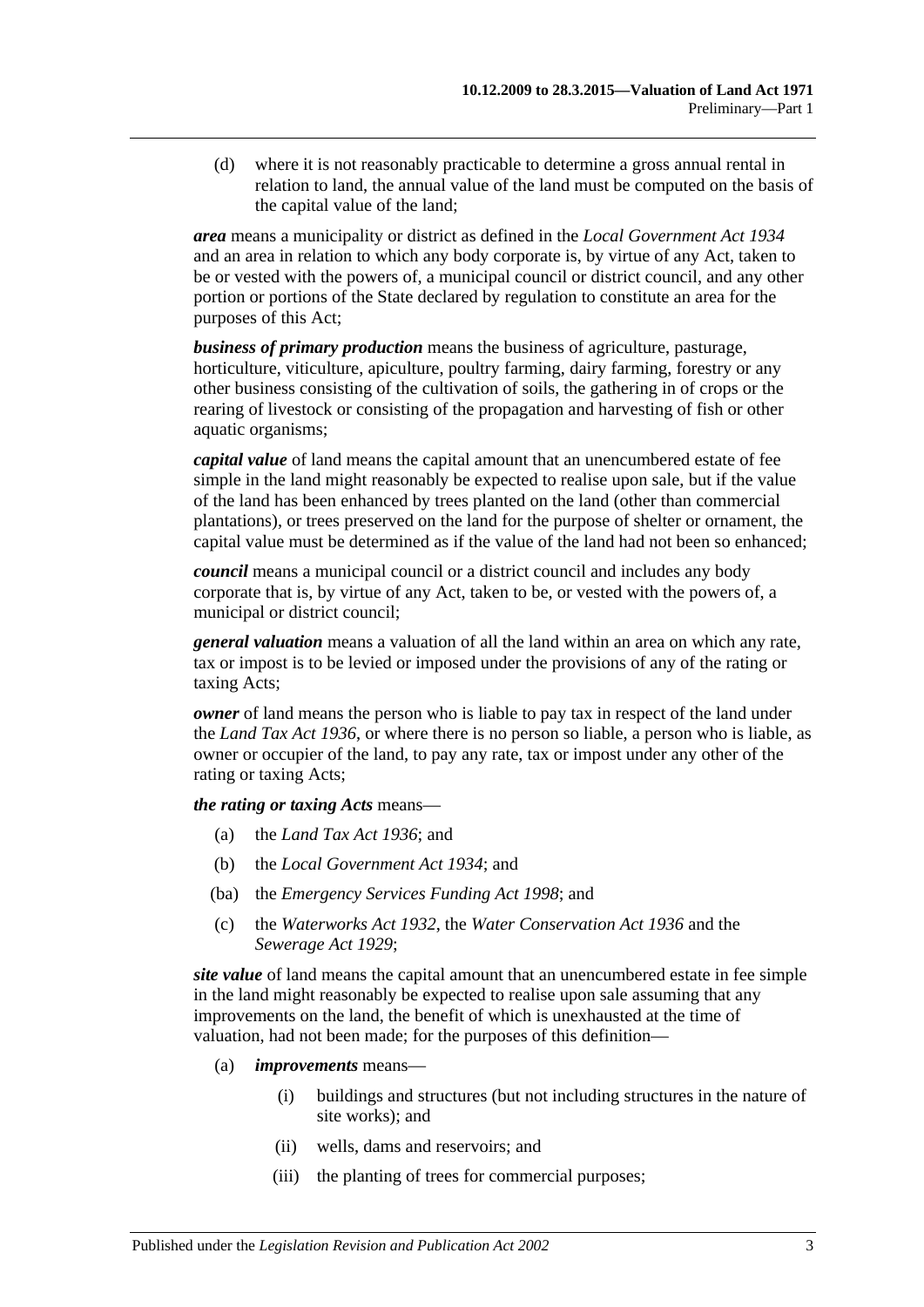*unimproved value* of land means the capital amount that an unencumbered estate of fee simple in the land might reasonably be expected to realise upon sale assuming that any improvements on the land (except, in the case of land not used for primary production, any site improvements), the benefit of which is unexhausted at the time of valuation, had not been made; for the purposes of this definition—

- (a) *improvements* means houses and buildings, fixtures and other building improvements of any kind whatsoever, fences, bridges, roads, tanks, wells, dams, fruit trees, bushes, shrubs and other plants planted or sown, whether for trade or other purposes, draining of land, ringbarking, clearing of timber or scrub and any other actual improvements;
- (b) *site improvements* means reclamation of land by draining or filling, and any retaining walls or other structures or works ancillary to that reclamation, the excavation, grading or levelling of land, the removal of rocks, stone, sand or soil, and the clearing of timber, scrub or other vegetation;

*value* in relation to land means the annual value, the capital value, the site value and the unimproved value of the land or any one or more of those values; *to value* means to determine or assess those values or any one or more of them; and *determination of value* or *valuation* means a determination or assessment of those values or any one or more of them.

- (2) Where land is—
	- (a) a primary strata lot in a strata scheme under the *[Community Titles Act](http://www.legislation.sa.gov.au/index.aspx?action=legref&type=act&legtitle=Community%20Titles%20Act%201996) 1996* in which none of the primary lots has been divided by a secondary plan; or
	- (b) a unit under the *[Strata Titles Act](http://www.legislation.sa.gov.au/index.aspx?action=legref&type=act&legtitle=Strata%20Titles%20Act%201988) 1988*,

the unimproved value or site value of the lot or unit will be determined as follows:

- (c) the capital value of all lots or units shown on the plan will be assessed; and
- (d) the unimproved value or site value (as the case may require) of the parcel or site will be assessed; and
- (e) the unimproved value or site value of the strata lot or unit will be taken to be the value that bears to the unimproved value or site value of the parcel or site the same proportion as the capital value of the lot or unit bears to the aggregate capital value of all the strata lots or units shown on the plan.
- (3) Where any of the primary strata lots created by the deposit of a primary strata plan under the *[Community Titles Act](http://www.legislation.sa.gov.au/index.aspx?action=legref&type=act&legtitle=Community%20Titles%20Act%201996) 1996* have been divided by a secondary plan the unimproved value or site value of the primary lots that have not been divided by a secondary plan (if any), the secondary lots that have not been divided by a tertiary plan (if any) and the tertiary lots (if any) will be determined as follows:
	- (a) the capital value of all the undivided primary and secondary lots and the tertiary lots shown on the plan will be assessed; and
	- (b) the unimproved value or site value (as the case may require) of the primary parcel will be assessed; and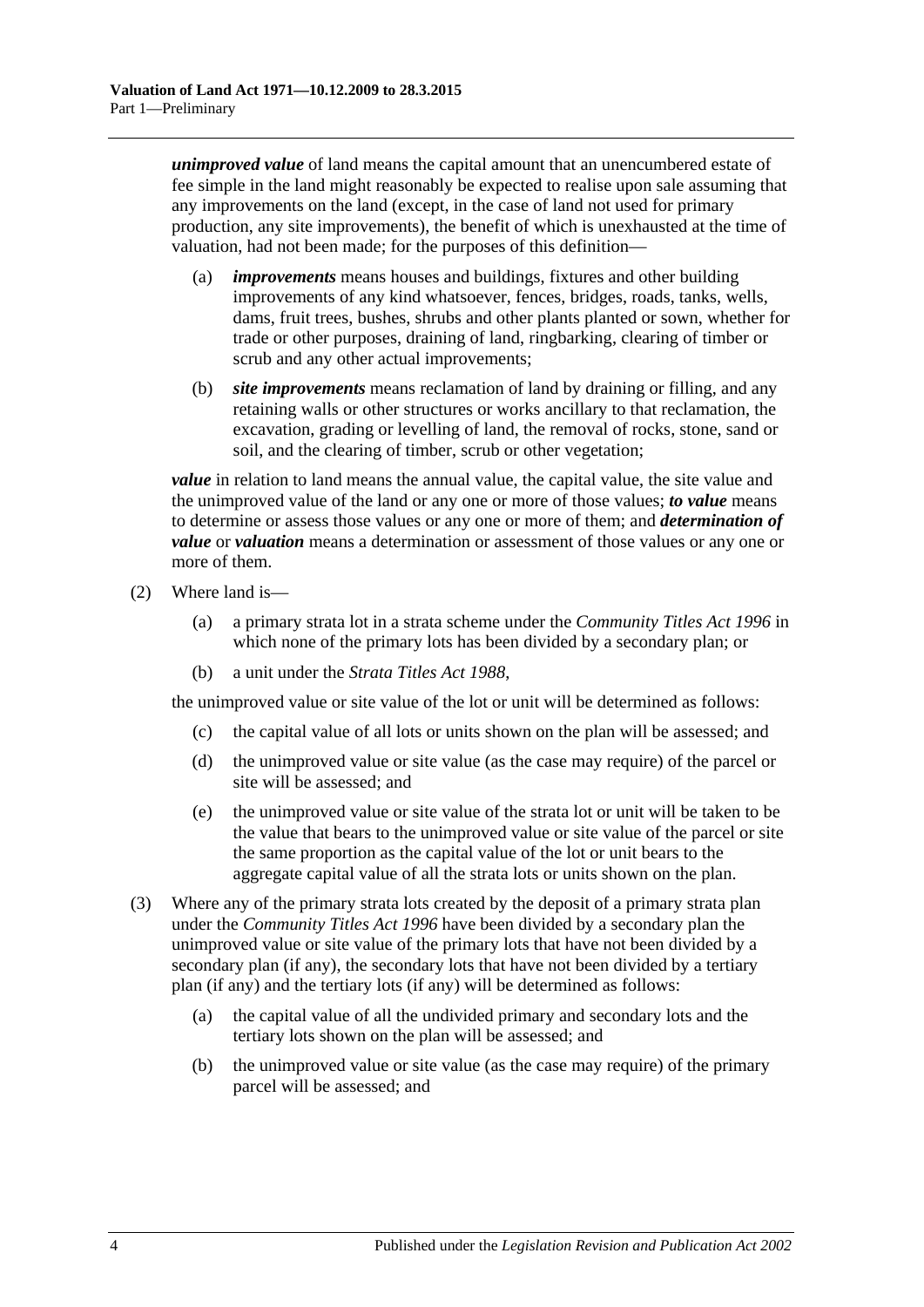(c) the unimproved value or site value of a primary, secondary or tertiary lot will be taken to be the value that bears to the unimproved value or site value of the primary parcel the same proportion as the capital value of the lot bears to the aggregate capital value of all the undivided primary and secondary lots and the tertiary lots shown on the plan.

## <span id="page-4-0"></span>**Part 2—Administration**

#### <span id="page-4-1"></span>**6—Valuer-General and Deputy Valuer-General**

- (1) The Governor may, by notice published in the Gazette, appoint a Valuer-General who will have the general administration of this Act.
- (2) If the Valuer-General is temporarily absent from the duties of office or if the office of Valuer-General is temporarily vacant, the Governor may, by notice published in the Gazette, appoint an officer of the Public Service to be a Deputy Valuer-General and that person, while so appointed, will perform all such functions and duties as are imposed on, or assigned to, the Valuer-General by or under this or any other Act.
- (3) Where a Deputy Valuer-General is appointed to perform the functions and duties of the Valuer-General, references in this or any other Act to the Valuer-General will, in relation to those functions or duties, be read as references to the Deputy Valuer-General.
- (4) A person appointed Valuer-General, or a Deputy Valuer-General under this section must be a person who is qualified for membership of the Australian Property Institute Incorporated or a body prescribed by regulation and has practised as a land valuer (whether in the service of the Government or privately) for a period (whether continuous or in aggregate) of at least 5 years.

#### <span id="page-4-2"></span>**6A—Independence of Valuer-General**

The Valuer-General will, in valuing any land or performing any statutory function as Valuer-General, exercise an independent judgment and not be subject to direction from any person.

#### <span id="page-4-3"></span>**7—Delegation**

- (1) The Valuer-General may, by instrument in writing, delegate any of his or her powers, authorities, duties and functions (except this power of delegation) under this or any other Act to any other person.
- (2) Any such delegation does not prevent the Valuer-General from acting personally in any matter.

#### <span id="page-4-6"></span><span id="page-4-4"></span>**8—Salary of Valuer-General**

- (1) The Valuer-General will be paid such salary and allowances as the Governor may from time to time determine.
- (3) The salary and allowances referred to in [subsection](#page-4-6) (1) are a charge on the Consolidated Account which is to the necessary extent appropriated accordingly.

#### <span id="page-4-5"></span>**9—Term of appointment etc**

(1) The Valuer-General will be appointed for a term of 5 years.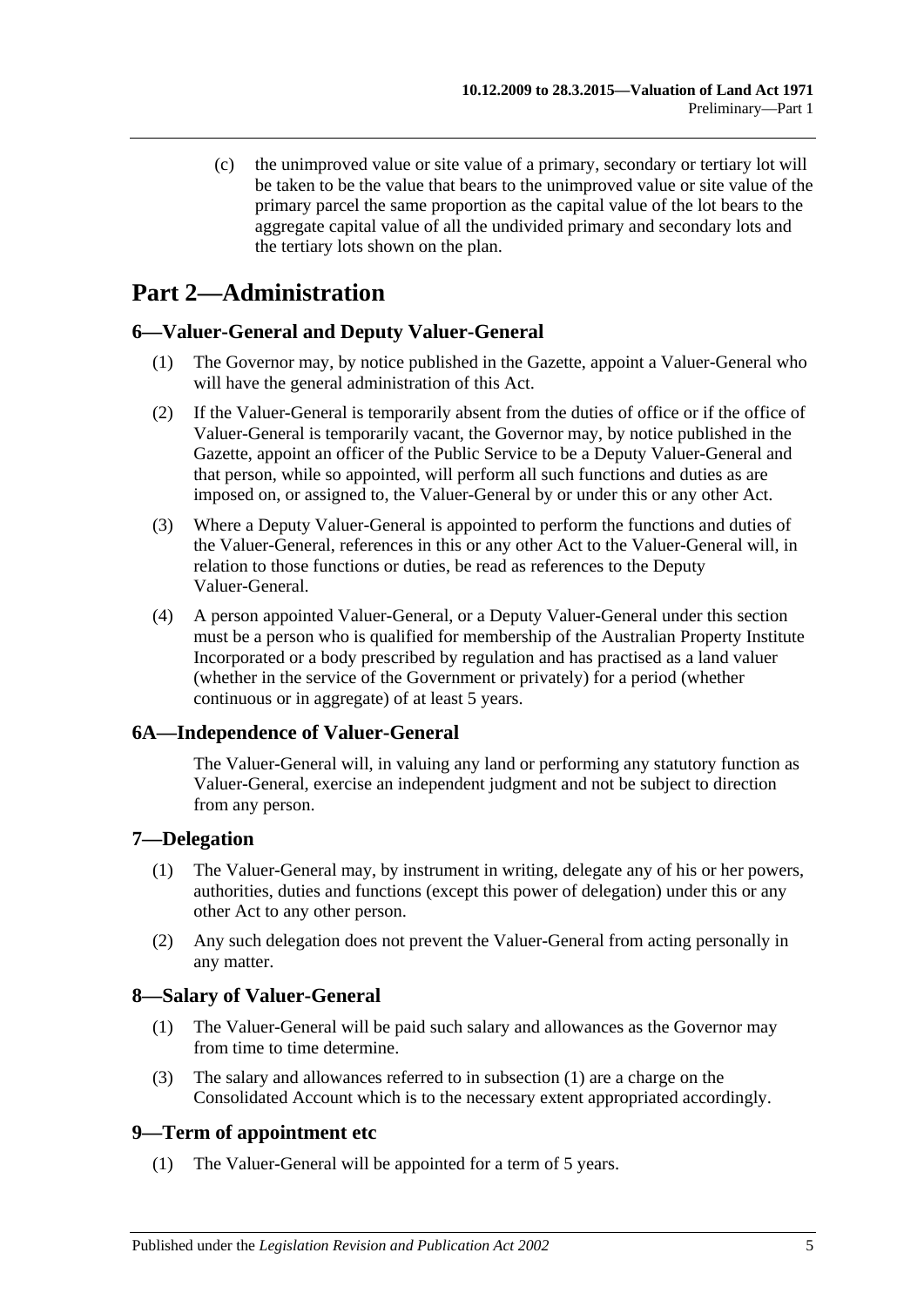- (1a) Subject to this Act, a person appointed to be the Valuer-General is, on the expiration of a term of office, eligible for reappointment for a term of 5 years.
- <span id="page-5-0"></span>(2) The Governor may remove the Valuer-General from office upon the presentation of an address by both Houses of Parliament praying for his or her removal.
- <span id="page-5-1"></span>(3) The Governor may, at any time suspend the Valuer-General from office on the ground of incompetence or misbehaviour and upon such suspension—
	- (a) a full statement of the reason for the suspension must be laid before both Houses of Parliament within 7 days of the suspension if Parliament is then in session or, if not, within 7 days of the commencement of the next succeeding session of Parliament; and
	- (b) if within 1 month of the statement being laid before Parliament, neither House of Parliament presents an address to the Governor praying for the removal of the Valuer-General from office, he or she must be restored to office, but if either House does present such an address, the Governor may remove the Valuer-General from office.
- (4) The office of Valuer-General becomes vacant if the Valuer-General—
	- (a) dies; or
	- (b) resigns by written notice addressed to the Governor; or
	- (ba) completes a term of office and is not reappointed; or
	- (c) is removed from office by the Governor under [subsection](#page-5-0) (2) or [\(3\);](#page-5-1) or
	- (d) becomes bankrupt, applies to take the benefit of any law for the relief of bankrupt or insolvent debtors or compounds with his or her creditors for less than one hundred cents in the dollar; or
	- (e) is convicted of any indictable offence or is sentenced to imprisonment for any offence; or
	- (f) becomes a member of the Parliament of the State or the Commonwealth; or
	- (g) becomes, in the opinion of the Governor, incapable, by reason of mental or physical illness, of further performing his or her functions and duties under this Act; or
	- (h) is removed from office by the Governor on the ground that the Valuer-General has engaged in any remunerative employment, occupation or business outside the duties of the office without the consent of the Minister.
- (5) Except as provided by this section, the Valuer-General cannot be removed or suspended from office, nor does the office of Valuer-General become vacant.
- (6) If a person's conditions of appointment as Valuer-General so provide, a person who—
	- (a) was an employee in the Public Service immediately before his or her appointment as Valuer-General; and
	- (b) is not reappointed as Valuer-General at the expiry of a term of office,

will be entitled to be appointed (without any requirement for selection processes to be conducted) to a position in the Public Service with a remuneration level the same as, or at least equivalent to, that of the position he or she occupied immediately before his or her appointment as Valuer-General.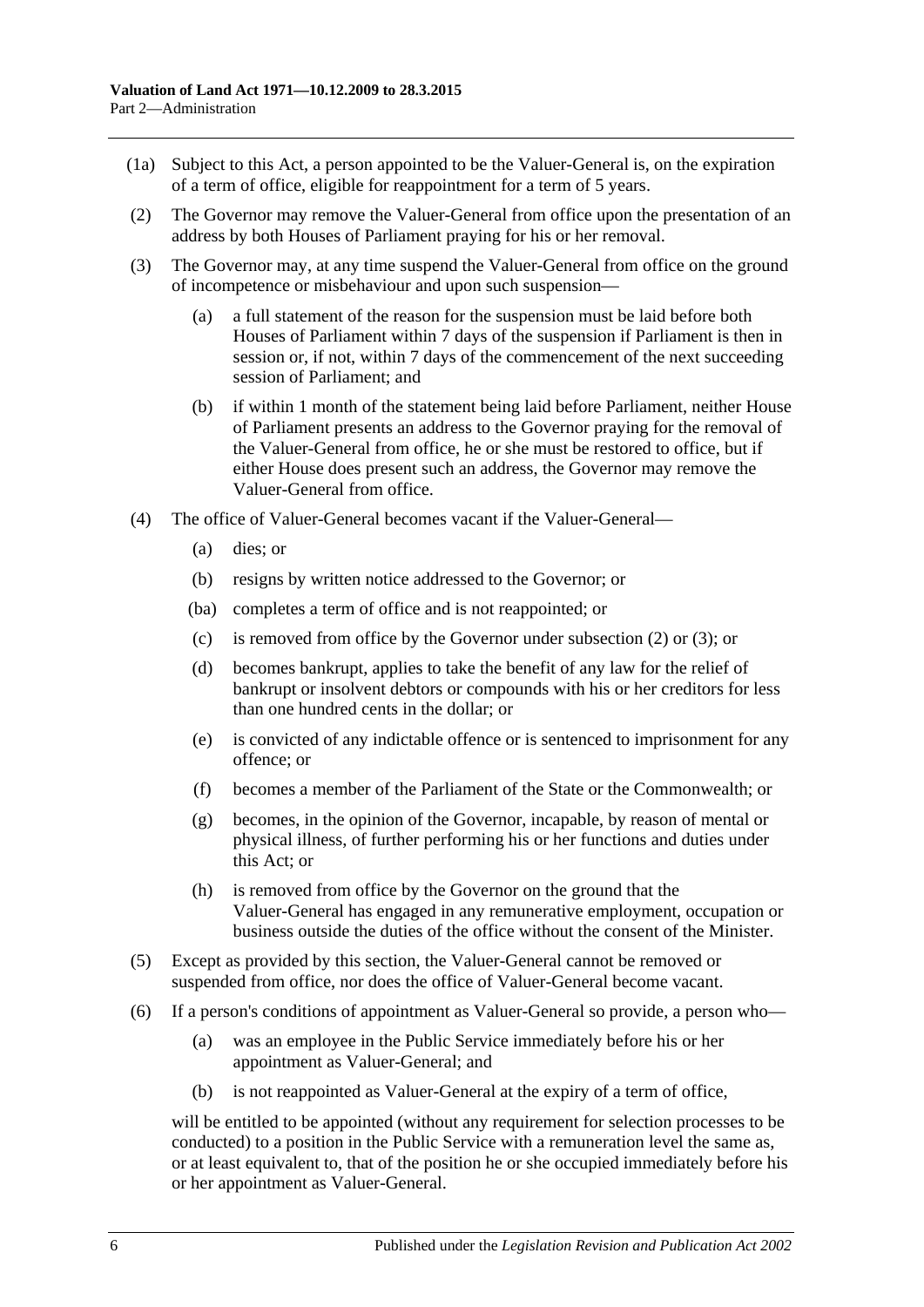## <span id="page-6-0"></span>**Part 3—Valuation and valuation rolls**

#### <span id="page-6-1"></span>**11—General valuations**

- (1) The Valuer-General must make or cause to be made general valuations of land within the areas of the State.
- (2) For the purposes of each such general valuation, the Valuer-General must determine or cause to be determined, with respect to all land subject to the general valuation, the annual value, the capital value, the site value and the unimproved value of the land so far as those values are required for the purpose of levying or imposing any rate, tax or impost.
- (3) A separate valuation roll must be prepared in respect of each area.

#### <span id="page-6-2"></span>**12—Time as at which value is to be ascertained**

A value assigned to land for the purposes of a general valuation must be the value of the land as at a date (whether before, on or after the completion of the general valuation) determined by the Valuer-General in relation to the general valuation.

#### <span id="page-6-5"></span><span id="page-6-3"></span>**13—Notice of general valuation to be published in Gazette**

- (1) When a general valuation of land within an area has been made under this Act, the Valuer-General must cause notice of the making of the general valuation to be published in the Gazette.
- (2) A notice published under [subsection](#page-6-5) (1) must specify the area in which the general valuation has been made, and the date determined by the Valuer-General as at which values are assigned to land in the area for the purposes of the general valuation.
- (3) The determinations of value comprising the general valuation will come into force and supersede any previous determinations of value in force under this Act and affecting the land to which the general valuation relates as from such day (whether before, on or after the date as at which values are assigned to land for the purposes of the general valuation) as may be determined by the Valuer-General and specified in the notice published under [subsection](#page-6-5) (1).

#### <span id="page-6-4"></span>**14—Frequency of general valuations**

- (1) A general valuation must be made within each area at least once during each successive period of 5 years after the day on which the first general valuation of land within the area comes into force.
- <span id="page-6-6"></span>(2) If the Valuer-General is of opinion that the value of land within an area has not materially increased or diminished since a previous general valuation of land within the area, he or she may, by notice published in the Gazette, declare that the valuation roll prepared for the purposes of that previous general valuation, correctly represents the value of land within the area and such a declaration will be taken to constitute a general valuation of the land within the area.
- (3) A value will be taken to have been assigned to land for the purposes of a general valuation made by declaration in accordance with [subsection](#page-6-6) (2) as at the date (whether before, on or after the date of the declaration) specified by the Valuer-General in that declaration.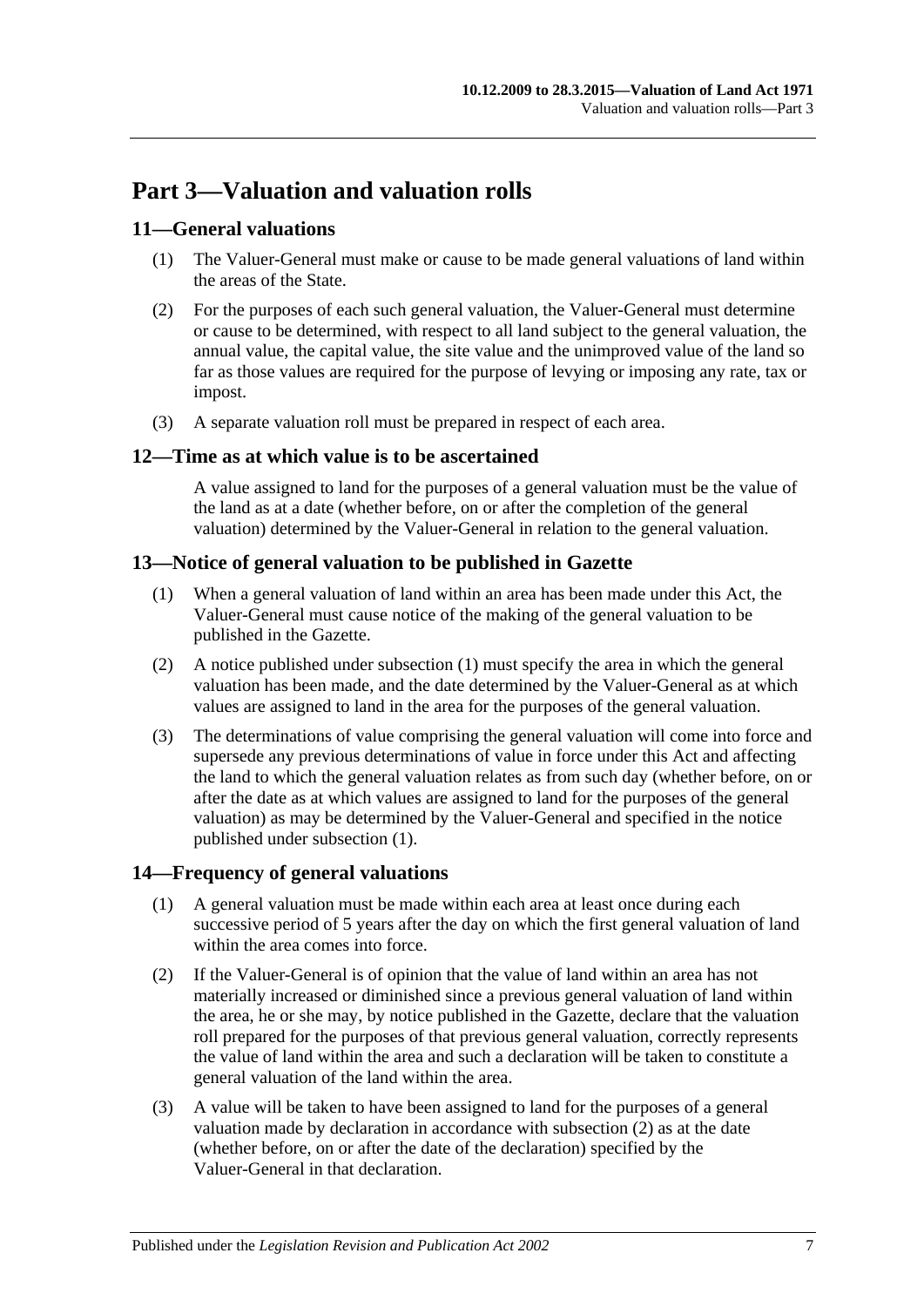#### <span id="page-7-4"></span><span id="page-7-0"></span>**15—Valuer-General may value any land**

- (1) The Valuer-General may at any time, value or cause to be valued any land if the land has not previously been valued or separately valued under this Act or if, in his or her opinion, the value of the land has been materially enhanced or diminished, or such a valuation is, for any reason whatsoever, necessary or expedient.
- (2) Where a valuation is made under [subsection](#page-7-4) (1), the value of the land must be determined—
	- (a) if there has been a previous general valuation of land within the same area as that land, in accordance with the level of values prevailing in relation to land of the same or a similar character at the date as at which values were assigned to land for the purposes of the latest such general valuation; or
	- (b) if there has been no previous general valuation of land within the same area as that land, as the value of the land as at the date of valuation.
- (3) A determination of value made under this section will come into force and supersede any previous determination of value in force under this Act and affecting the land to which the determination relates as from such day (whether before, on or after the day on which the determination of value is made) as may be determined by the Valuer-General.
- (4) A value determined by valuation under this section must be entered in an appropriate valuation roll.

#### <span id="page-7-1"></span>**16—Valuation may be separate or conjoint**

- (1) The Valuer-General may, in his or her discretion, make a separate valuation of any portion of any land or may value any land conjointly with other land.
- <span id="page-7-5"></span>(2) The Valuer-General may make a separate valuation of a portion of land forming part of a larger parcel or allotment, despite a prohibition against, or restriction upon, separate alienation of that portion of land by sale or lease, where—
	- (a) the valuation is required by law; or
	- (b) that portion of land is under separate physical occupation.
- (3) For the purpose of a valuation under [subsection](#page-7-5) (2), any prohibition against, or restriction upon, alienation of the portion of land in question must be disregarded.

#### <span id="page-7-2"></span>**16A—Valuation in community schemes**

Where a rate, tax or impost is assessed under one of the rating or taxing Acts against the common property, or part of the common property, created by division of land under the *[Community Titles Act](http://www.legislation.sa.gov.au/index.aspx?action=legref&type=act&legtitle=Community%20Titles%20Act%201996) 1996* separately from a community lot created by the division, the value of the lot for the purposes of an assessment under that Act must not include a component attributable to the interest in the common property or that part of it that attaches to the lot.

#### <span id="page-7-6"></span><span id="page-7-3"></span>**17—Valuation on request**

(1) The Minister administering any Act or department of Government, or a council may request the Valuer-General to value any land for the purposes of that Act, department or council and the Valuer-General upon receipt of that request must value the land or cause it to be valued as soon as practicable.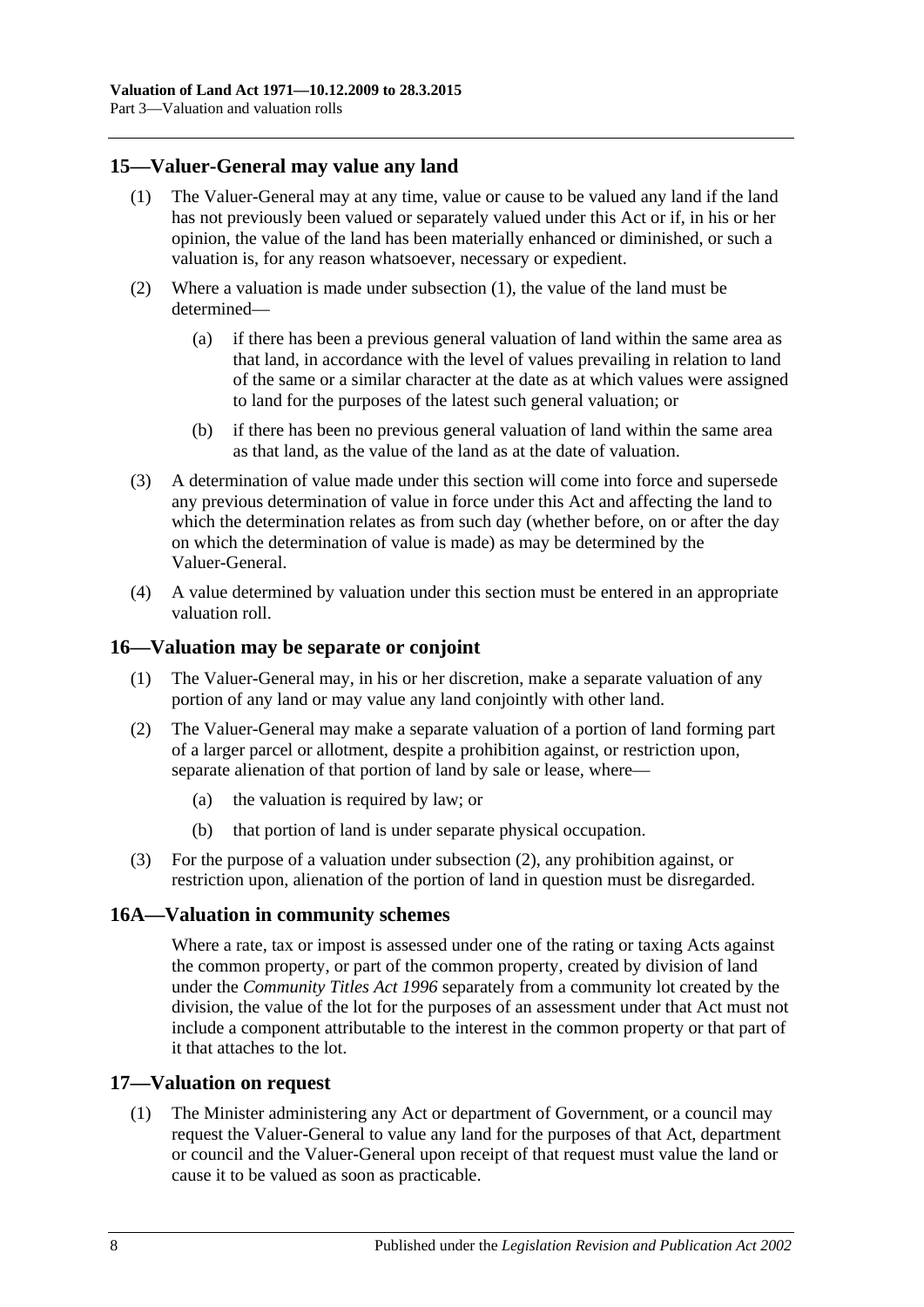- <span id="page-8-2"></span>(2) The Valuer-General may, at the request of any person, value land or cause it to be valued if the Valuer-General is satisfied that—
	- (a) there is no land valuer with the appropriate expertise available to value the land; or
	- (b) the cost of obtaining the services of a land valuer to value the land would, in the circumstances of the case, result in genuine hardship; or
	- (c) there are other special reasons why the Valuer-General should accede to the request.
- (3) A valuation, not made for the purpose of levying or imposing any rate, tax or impost upon land, must not be entered in any valuation roll and the provisions of this Act relating to notice of, and objection and appeal against, valuations do not apply in respect of such a valuation.
- (4) Where the Valuer-General has valued any land in pursuance of a request under [subsection](#page-7-6) (1) or [\(2\),](#page-8-2) the Valuer-General may recover from any person or council at whose request he or she has valued the land such fees as are for the time being approved by the Minister, as a debt due to the Valuer-General, in any court of competent jurisdiction.

#### <span id="page-8-0"></span>**18—Form of valuation roll**

A valuation roll will be in such form as the Valuer-General determines and must contain the following particulars in respect of land subject to a general valuation—

- (a) the name of the owner; and
- (b) a description of or reference to the land sufficient to identify it; and
- (c) the annual value, the capital value and the site value and the unimproved value of the land, so far as those values have been determined by the Valuer-General; and
- (d) such additional particulars as the Valuer-General may determine.

#### <span id="page-8-1"></span>**19—Amendment to valuation roll**

- (1) The Valuer-General must correct or amend a valuation or entry in a valuation roll if he or she discovers or receives notice of any error in the valuation or entry.
- (2) The Valuer-General must amend a valuation roll if he or she receives notice of a change in the ownership of the land to which it relates.
- (3) The Valuer-General may amend a valuation and the valuation roll if he or she discovers or receives notice that the valuation is not consistent with other valuations in force under this Act (provided that this subsection only applies if the amended valuation will be less than the original valuation).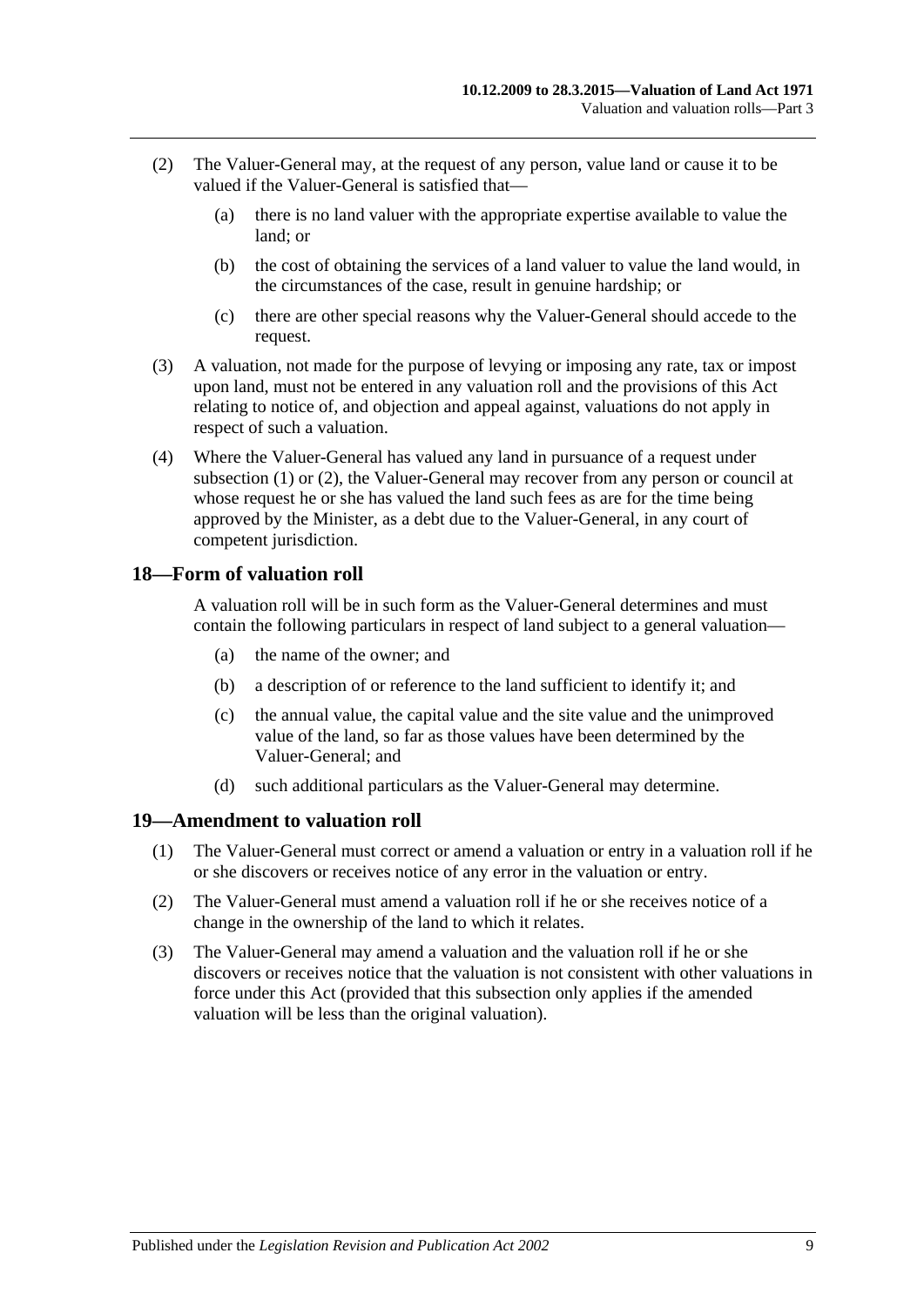#### <span id="page-9-0"></span>**21—Copies of valuation rolls etc to be supplied**

The Valuer-General must, after the completion of a valuation roll for any area or the making of any addition, correction or amendment to a roll and upon payment of such fees as may be prescribed—

- (a) furnish the Minister administering the *[Waterworks Act](http://www.legislation.sa.gov.au/index.aspx?action=legref&type=act&legtitle=Waterworks%20Act%201932) 1932*, the *[Water](http://www.legislation.sa.gov.au/index.aspx?action=legref&type=act&legtitle=Water%20Conservation%20Act%201936)  [Conservation Act](http://www.legislation.sa.gov.au/index.aspx?action=legref&type=act&legtitle=Water%20Conservation%20Act%201936) 1936* and the *[Sewerage Act](http://www.legislation.sa.gov.au/index.aspx?action=legref&type=act&legtitle=Sewerage%20Act%201929) 1929*, and the Commissioner of State Taxation, with a copy (which copy may be in writing or transcribed upon magnetic tape or in such other form as the Valuer-General may agree upon with the Minister or the Commissioner) of the valuation roll or the addition, correction or amendment to the roll; and
- (b) if the council for the area has, under the provisions of the *[Local Government](http://www.legislation.sa.gov.au/index.aspx?action=legref&type=act&legtitle=Local%20Government%20Act%201934)  Act [1934](http://www.legislation.sa.gov.au/index.aspx?action=legref&type=act&legtitle=Local%20Government%20Act%201934)*, requested the Valuer-General to supply to it a copy of the valuation roll, furnish the council with a copy (which copy may be in writing or transcribed upon magnetic tape or in such other form as the Valuer-General may agree upon with the Council) of the valuation roll or the addition, correction or amendment to the roll.

#### <span id="page-9-1"></span>**22—Adoption of valuations**

- (1) The Valuer-General may adopt any valuation made by a council or any other person or body.
- (2) A valuation adopted under this section has effect as a valuation of the Valuer-General and must be entered in a valuation roll.
- (3) A valuation adopted under this section will come into force under this Act as from such day (whether before, on or after the date of adoption) as may be determined by the Valuer-General.
- (4) Where a valuation adopted under this section was made under an Act that allows a right of appeal in respect of the valuation, [Part 4](#page-12-0) of this Act does not apply in respect of the valuation.

#### <span id="page-9-2"></span>**22A—Notional valuations to be made in certain cases**

- <span id="page-9-4"></span><span id="page-9-3"></span>(1) The owner of land is entitled to the benefit of this section in respect of the valuation of land by a valuing authority if—
	- (a) the owner—
		- (i) has an estate of fee simple in the land; or
		- (ii) holds the land by virtue of a Crown lease, or an agreement to purchase from the Crown; or
		- (iii) is the occupier of the land by virtue of his or her shareholding in a body corporate of a kind referred to in [paragraph](#page-9-3) (b)(ii); and
	- (b) the conditions laid down in any one of the following subparagraphs are satisfied:
		- (i) the owner of the land is a natural person, the land constitutes his or her principal place of residence, and is not used for any commercial or industrial purpose; or
		- (ii) the land is vested in a body corporate and—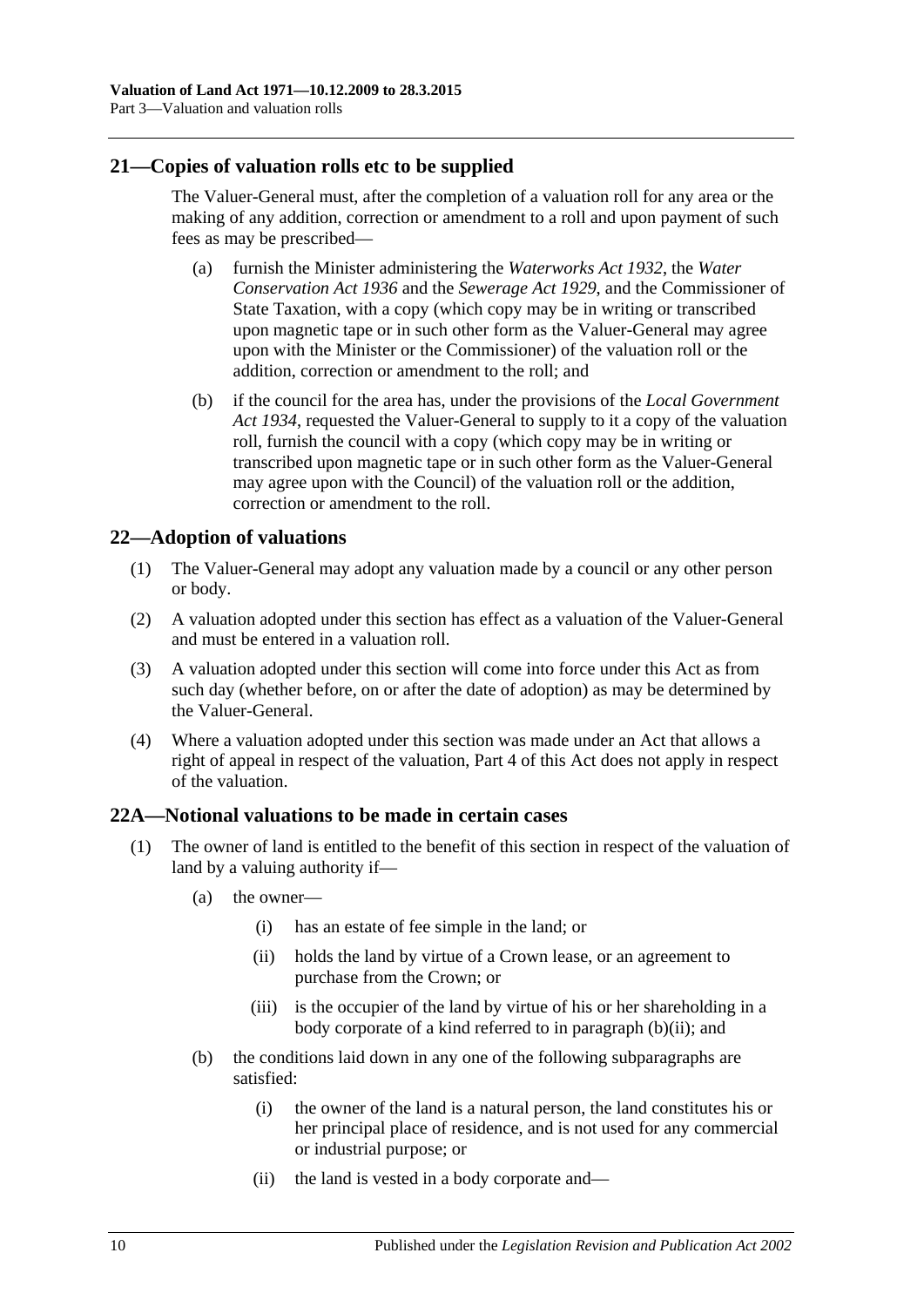- (A) the whole of the land vested in the body corporate consists of a group of dwellings and land appurtenant to those dwellings; and
- (B) all issued shares of the body corporate are owned by shareholders who acquire exclusive rights to occupy land of the body corporate by virtue of their shareholdings; and
- (C) the land constitutes the principal place of residence of a natural person who is a shareholder in the body corporate; and
- (D) the land is not used for a commercial or industrial purpose; or
- (iii) the land is used for the business of primary production; and
- <span id="page-10-0"></span>(c) the value of the land is, in the opinion of the relevant valuing authority, enhanced by—
	- (i) an existing division of the land; or
	- (ii) a potential for division of the land; or
	- (iii) a potential for use of the land otherwise than in the manner referred to in the relevant subparagraph of [paragraph](#page-9-4) (b).
- <span id="page-10-1"></span>(2) Where a valuing authority is satisfied that a person is entitled to the benefit of this section it may, and must at the request of that person, value the land as if the existing division or potential for division or use referred to in [subsection](#page-10-0) (1)(c) did not exist and any such valuation will operate for the purposes of any rating or taxing Act under which rates, taxes or imposts are levied or imposed on the land on the basis of the valuations of that valuing authority.
- (3) Where a valuing authority makes a valuation under the provisions of [subsection](#page-10-1) (2), it must inform the owner of the land, in writing, of the valuation and of the owner's obligations under [subsection](#page-10-2) (6).
- (4) When land is valued under the provisions of [subsection](#page-10-1) (2), it must also be valued as if the owner were not entitled to the benefit of this section, and the latter valuation will take effect for the purpose of a rating or taxing Act if—
	- (a) the owner ceases to be entitled to the benefit of this section; or
	- (b) a person who is not entitled to the benefit of this section becomes the owner of the land.
- <span id="page-10-2"></span>(6) Where land has been valued under this section and—
	- (a) circumstances occur by virtue of which the owner ceases to be entitled to the benefit of this section; or
	- (b) the owner enters into a transaction by virtue of which a change in the ownership of the land may occur,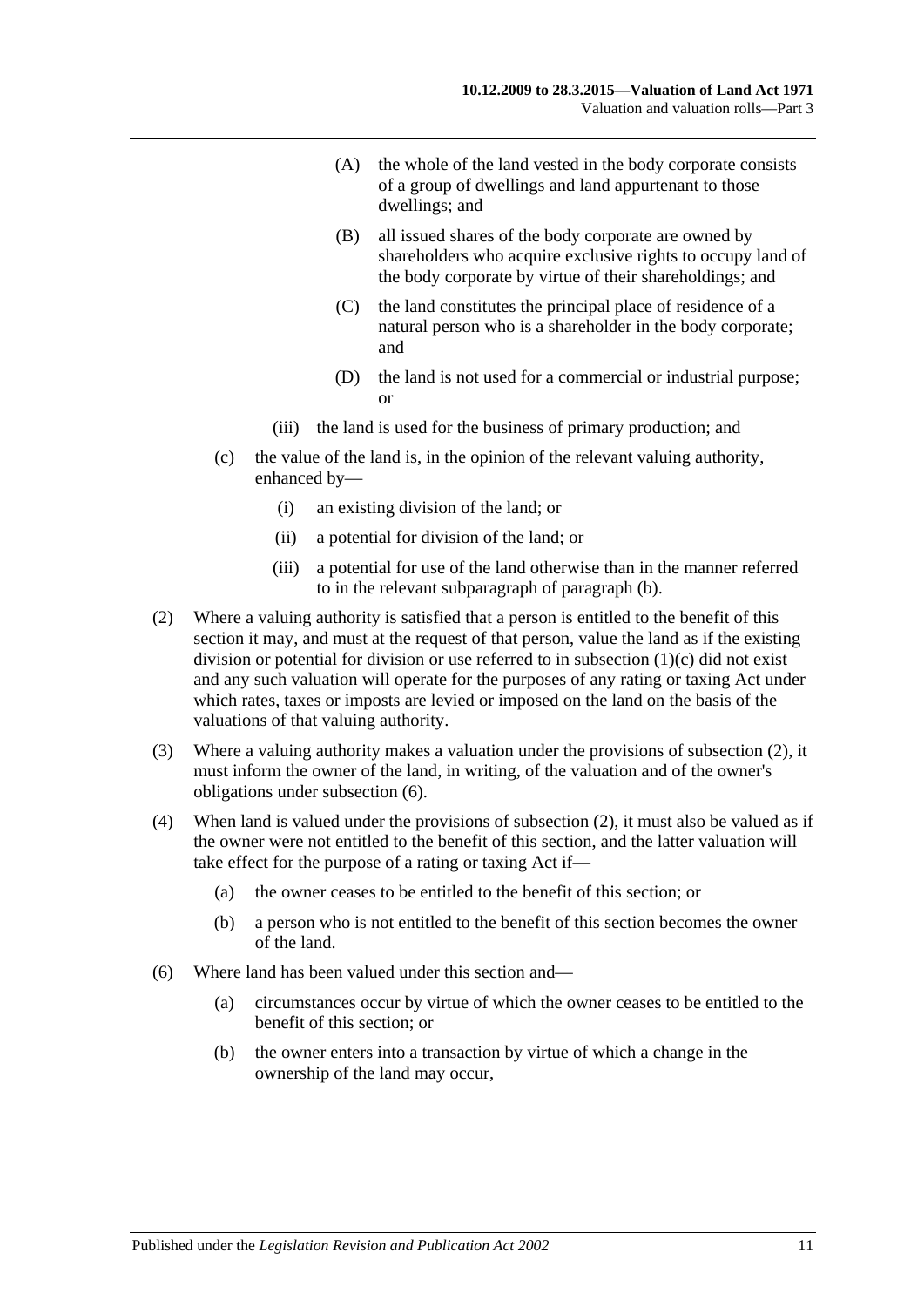the owner must, subject to [subsection](#page-11-1) (7), within 28 days inform the relevant valuing authority of those circumstances, or that transaction, and must furnish such further information as the valuing authority may require.

Maximum penalty: \$5 000.

Expiation fee: \$315.

- <span id="page-11-1"></span>(7) Where by virtue of an Act a right to rescind or avoid a transaction exists, the obligation to inform a valuing authority of the transaction does not arise unless the time within which the right may be exercised expires and the right has not been exercised within that time.
- (8) In this section—

*rating or taxing Act* means any of the rating or taxing Acts or any other Act under which a rate, tax or impost is levied or imposed on land;

*valuing authority* means the Valuer-General or other authority responsible for valuing land for the purposes of a rating or taxing Act.

- (9) For the purposes of the *[Land Tax Act](http://www.legislation.sa.gov.au/index.aspx?action=legref&type=act&legtitle=Land%20Tax%20Act%201936) 1936* a valuation under [subsection](#page-10-1) (2) operates only in relation to land used for the business of primary production.
- (10) An apparently genuine document purporting to be issued by a valuing authority and to certify the date of receipt of a request under [subsection](#page-10-1) (2) will, in the absence of proof to the contrary, constitute proof of the matter so certified.

#### <span id="page-11-2"></span><span id="page-11-0"></span>**22B—Heritage land**

- (1) Where land is on a State/local heritage list, a valuing authority that values the land for the purpose of levying rates, taxes or imposts must, in making the valuation—
	- (a) take into account the fact that the land is on a State/local heritage list; and
	- (b) disregard any potential use of the land that is inconsistent with its preservation as a place of State or local heritage significance or value.
- (3) Where a valuing authority makes a valuation under [subsection](#page-11-2) (1), it must inform the owner of the land, in writing, of the valuation and of the owner's obligations under [subsection](#page-11-3) (5).
- (4) The fact that land is placed on a State/local heritage list does not invalidate pre-existing valuations.
- <span id="page-11-3"></span>(5) Where land has been valued under this section and the land ceases to be land that is on a State/local heritage list, the owner must within 28 days inform the relevant valuing authority accordingly and must furnish such further information as the valuing authority may require.

Maximum penalty: \$5 000.

Expiation fee: \$315.

- (6) For the purposes of this Act, land is on a State/local heritage list if—
	- (a) the land, or any place within the land, is a State Heritage Place under the *[Heritage Places Act](http://www.legislation.sa.gov.au/index.aspx?action=legref&type=act&legtitle=Heritage%20Places%20Act%201993) 1993*; or
	- (b) the land, or any place within the land, is designated as a place of local heritage value by a Development Plan under the *[Development Act](http://www.legislation.sa.gov.au/index.aspx?action=legref&type=act&legtitle=Development%20Act%201993) 1993*; or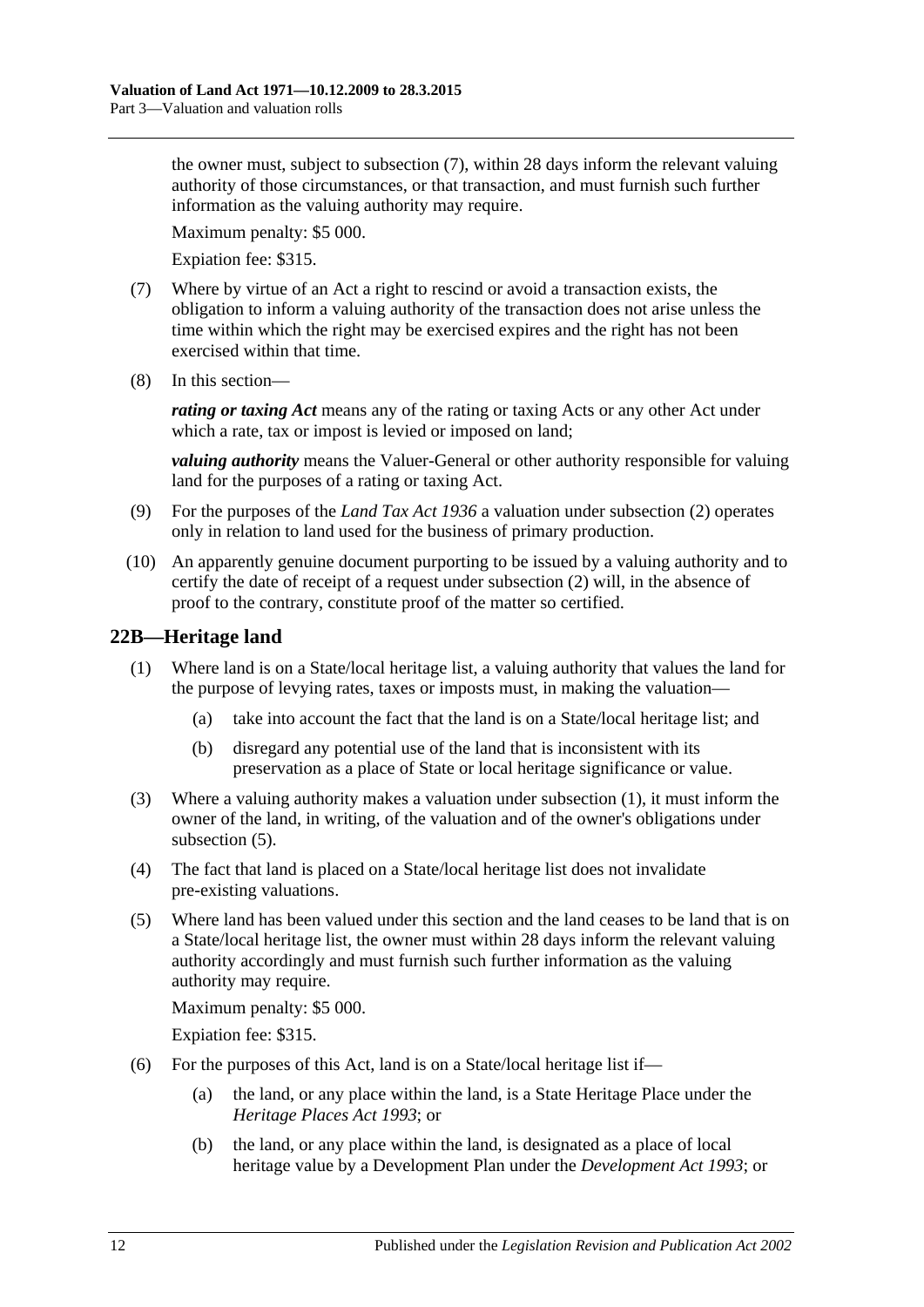- (c) the land is, by virtue of the regulations, to be treated as if it were on a State/local heritage list.
- (7) In this section—

*rating or taxing Act* means any of the rating or taxing Acts or any other Act under which a rate, tax or impost is levied or imposed on land:

*valuing authority* means the Valuer-General or other authority responsible for valuing land for the purposes of a rating or taxing Act.

### <span id="page-12-1"></span><span id="page-12-0"></span>**Part 4—Objections, reviews and appeals**

#### **Division 1—Notices and objections**

#### <span id="page-12-4"></span><span id="page-12-2"></span>**23—Notice of valuation**

- (1) The Valuer-General must serve notice of a valuation under this Act on the owner or occupier of the land, or both, as the Valuer-General considers appropriate.
- (2) Where particulars of the valuation are included in an account, assessment or notice for rates, land tax or some other impost, that document will, subject to the regulations, be taken to constitute the notice of valuation required under [subsection](#page-12-4) (1) and service of that document under the Act imposing the rates, tax or other impost will be taken to constitute service of the notice under [subsection](#page-12-4) (1).
- (3) A valuation is not invalid, nor is its operation affected, by reason only of a failure to serve notice of the valuation under this section.

#### <span id="page-12-5"></span><span id="page-12-3"></span>**24—Objection to valuation**

- (1) Subject to this section, a person who is dissatisfied with a valuation of land in force under this Act may, by notice in writing served personally or by post on the Valuer-General, object to the valuation.
- (1a) After notice of a valuation (whenever made) is first served after the commencement of this subsection on the owner or occupier of the land, an objection to the valuation may only be made by the owner or occupier so served within 60 days after the date of service of the notice.
- (1b) However, if the owner or occupier is served with a further notice of the valuation, the person so served will have a further right to object to the valuation provided that—
	- (a) the further notice is the first notice of the valuation served on the person under the Act under which the notice is served; and
	- (b) the objection is made within 60 days after the date of service of that further notice.
- (1c) A person may not make an objection to a valuation if the Valuer-General has previously considered an objection by that person to the valuation.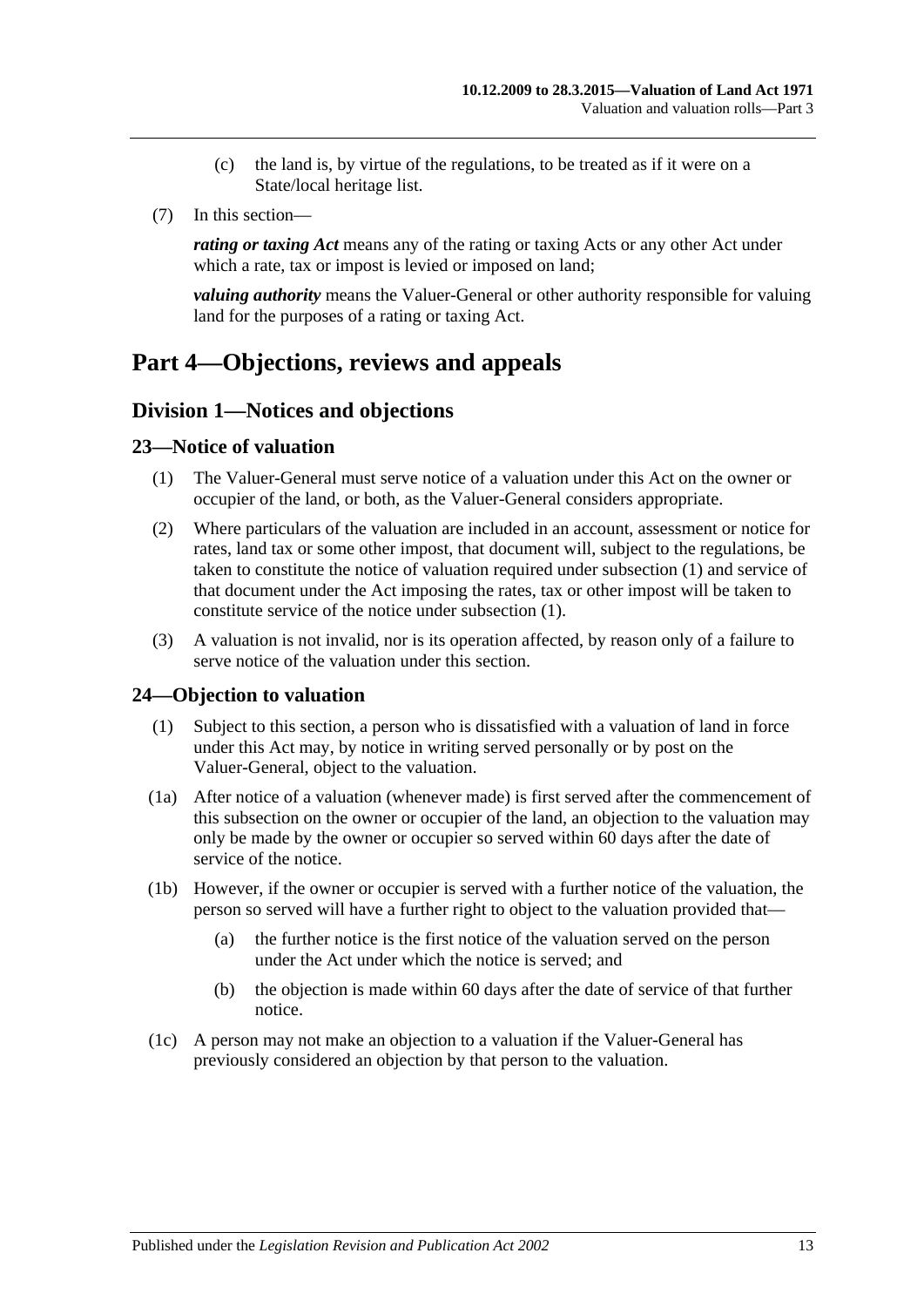- (1d) For the purposes of determining the period within which an objection to a valuation must be made—
	- (a) notice of the valuation sent by post to a person at a proper address for service of the person will be taken to be served at that address at the end of the second day after the day on which it was sent by post unless it is proved that it was not delivered to that address at all; and
	- (b) an apparently genuine document purporting to be issued by the authority that sent the notice and to certify that a specified notice was sent by post on a specified day to a specified person at a specified address will, in the absence of proof to the contrary, constitute proof of the matters so certified.
- (1e) Despite any other provision of this section, the Valuer-General may, for reasonable cause shown by a person entitled to make an objection to a valuation, extend the period within which the objection may be made (whether or not the period for objection to the valuation that would otherwise apply under this section has already expired).
- (2) A notice of objection under [subsection](#page-12-5) (1) must contain a full and detailed statement of the grounds on which the objection is based.

#### <span id="page-13-0"></span>**25—Valuer-General to consider and decide upon objection**

- (1) The Valuer-General must, as soon as practicable, consider any objection made under this Act and may either allow or disallow the objection.
- (2) On the determination of any such objection, the Valuer-General must serve upon the person by whom the objection was made notice in writing of his or her decision on the objection and, if the Valuer-General decides to allow an objection, either wholly or in part, he or she must alter the valuation and valuation roll to conform with his or her decision.

### <span id="page-13-1"></span>**Division 2—Valuation reviews**

#### <span id="page-13-2"></span>**25A—Panels of land valuers**

- (1) The Governor may, for the purposes of this Division, divide the State into regions and establish a panel of land valuers in relation to each region.
- (2) Subject to this section, the Governor may appoint such land valuers to a panel as he or she thinks expedient.
- (3) A land valuer will be appointed to a panel for such term, not exceeding 3 years, as the Governor may determine and specifies in the instrument of appointment and, upon the expiration of his or her term, will be eligible for reappointment.
- (4) A land valuer is not eligible for appointment to a panel established under this section unless the valuer—
	- (a) has been nominated in the prescribed manner and form for appointment to the panel by the Real Estate Institute of South Australia Incorporated or the Australian Property Institute Incorporated; and
	- (b) has experience in valuing land in the region in relation to which the panel is established.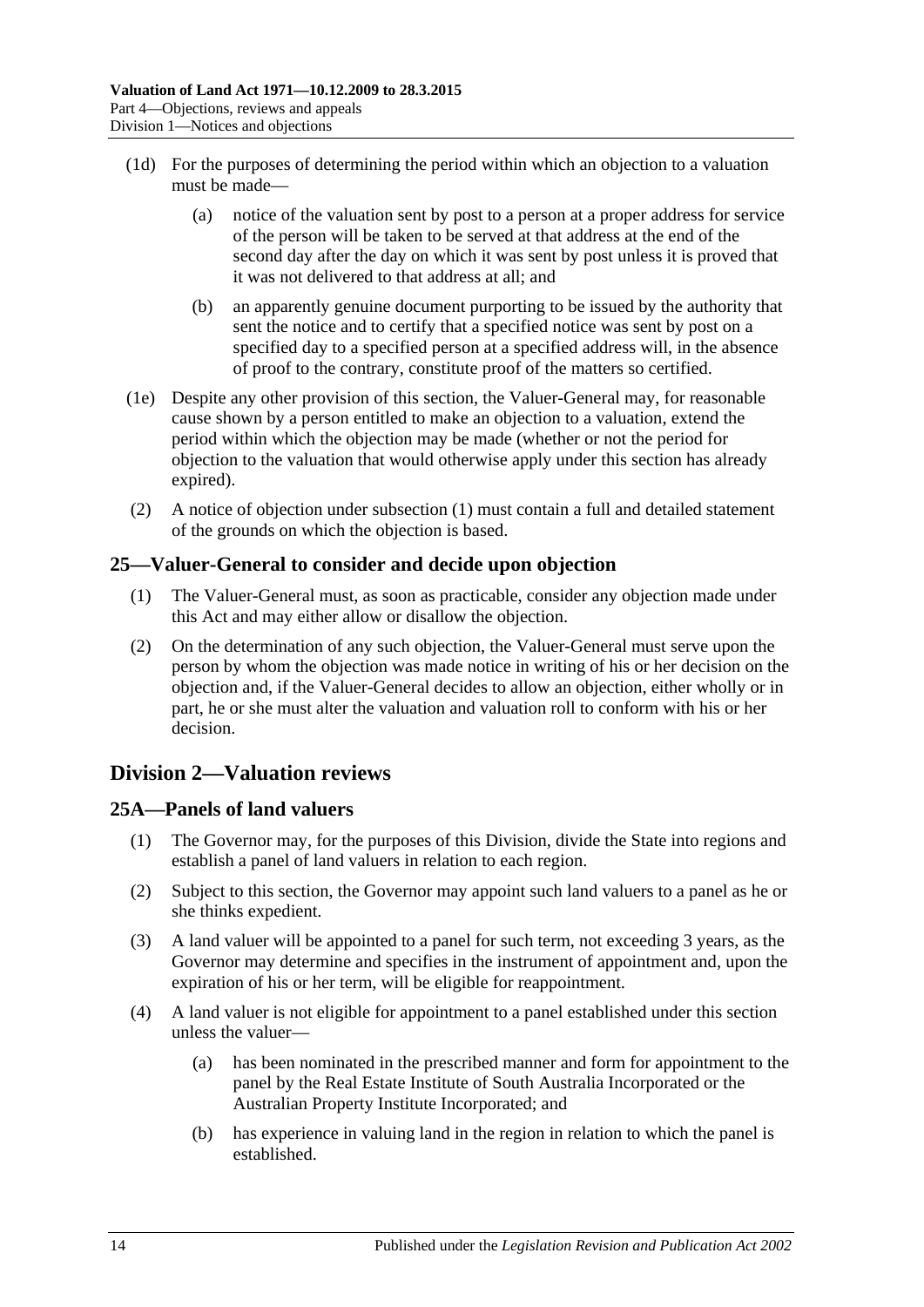- (5) No person who is employed in a department of the Government, by an agency or instrumentality of the Crown or by a council is entitled to be a member of a panel established under this section.
- (6) The Governor may, for proper cause, remove a land valuer from a panel.
- (7) A land valuer may resign from a panel by written notice addressed to the Minister.
- (8) The members of panels established under this section are entitled to such allowances as may be prescribed.

#### <span id="page-14-0"></span>**25B—Review of valuation**

- (1) A person who is dissatisfied with the decision of the Valuer-General upon an objection under this Part may, within 21 days of the day on which he or she receives notice of the decision, apply for a review of the valuation.
- (2) An application under this section—
	- (a) must be made in the prescribed manner and form; and
	- (b) must be lodged at the office of the Valuer-General or served, by post, on the Valuer-General; and
	- (c) must be accompanied by the prescribed fee.
- (3) No application for review of a valuation may be made under this section if the objection to the valuation involves a question of law.
- (4) Where due application for review of a valuation is made under this section, a land valuer (in this section referred to as *the valuer*) must be selected in accordance with the regulations from the appropriate panel of land valuers to conduct the review.
- (5) Subject to this section, the valuer must, in conducting a review under this section, take into account—
	- (a) the matters set out in the application for review; and
	- (b) any representations of the applicant and the Valuer-General made under [subsection](#page-14-1) (7); and
	- (c) any other matter that the valuer considers relevant to the review of the valuation.
- (6) The matters to be considered upon a review under this section must be confined to questions of fact and must not involve questions of law.
- <span id="page-14-1"></span>(7) The valuer must afford the applicant and the Valuer-General a reasonable opportunity to make representations to the valuer on the subject matter of the review.
- (8) Representations may be made under [subsection](#page-14-1) (7) personally, by a land valuer acting on behalf of the applicant or the Valuer-General, or by any other representative.
- <span id="page-14-3"></span>(9) Subject to [subsection](#page-14-2) (10), the valuer must, upon the determination of the review, confirm, increase or decrease the valuation.
- <span id="page-14-2"></span>(10) A valuer must not make any alteration to a valuation under [subsection](#page-14-3) (9) which has the effect of increasing or decreasing the valuation by a proportion of one-tenth or less.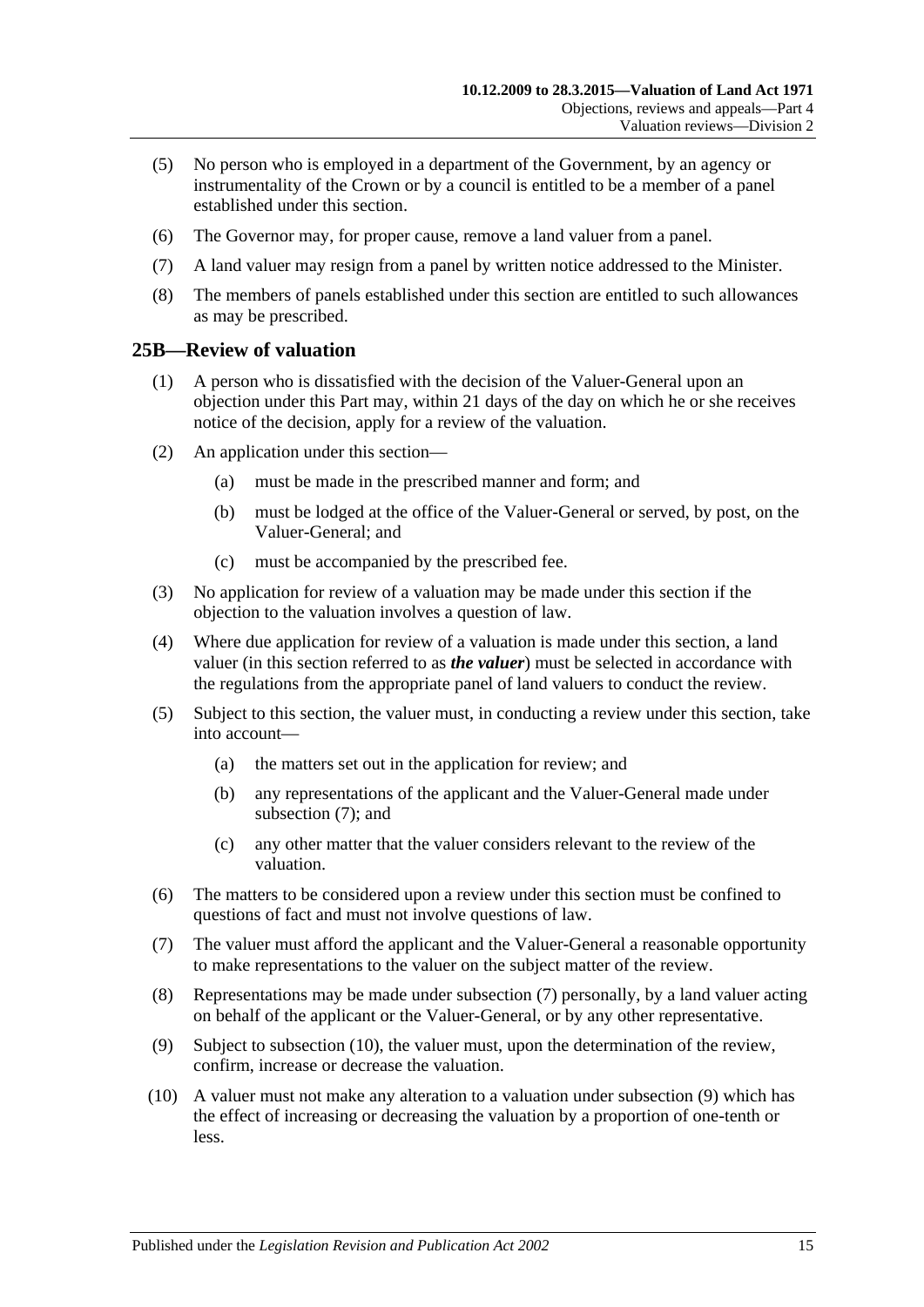- (11) The Valuer-General must make such alterations (if any) to the valuation and valuation roll as are necessary to give effect to the decision of the valuer upon the review.
- (12) Where a valuation is reduced upon a review under this section, the fee paid by the applicant for the review must be refunded.

### <span id="page-15-0"></span>**Division 3—Appeals**

#### <span id="page-15-1"></span>**25C—Right of appeal**

- <span id="page-15-6"></span>(1) A person who is dissatisfied with—
	- (a) the decision of the Valuer-General upon an objection under [Division 1;](#page-12-1) or
	- (b) the decision of a land valuer upon a review under [Division 2,](#page-13-1)

may, in accordance with the appropriate rules of the Supreme Court, appeal to the Land and Valuation Court against the decision.

- (2) The right of appeal conferred by [subsection](#page-15-6)  $(1)(b)$  may be exercised by the Valuer-General.
- (3) Upon an appeal under this section, the Land and Valuation Court—
	- (a) may confirm, increase or decrease the valuation to which the appeal relates; and
	- (b) may make such orders in relation to incidental or ancillary matters (including costs) as it thinks just.

### <span id="page-15-2"></span>**Division 4—Saving provision**

#### <span id="page-15-3"></span>**25D—Saving provision**

A right to recover a rate, tax or impost is not suspended by an objection, review or appeal under this Part and the rate, tax or impost may be recovered on the basis that the valuation is correct but, in the event of a valuation being altered, a due adjustment must be made and any amount paid in excess of the amount that might lawfully have been recovered on the basis of the altered valuation must be refunded and if, on the basis of the altered valuation, a greater amount than that actually recovered might lawfully have been recovered, the difference may be recovered as arrears.

## <span id="page-15-4"></span>**Part 5—Miscellaneous**

#### <span id="page-15-7"></span><span id="page-15-5"></span>**26—Access to land etc**

- (1) For the purposes of this Act, the Valuer-General or a person authorised in writing by the Valuer-General may—
	- (a) enter upon any land and make any inspection, measurement or survey necessary or expedient to determine the value of the land; and
	- (b) put to the owner or occupier of the land or any person on the land any questions relating to the value of the land.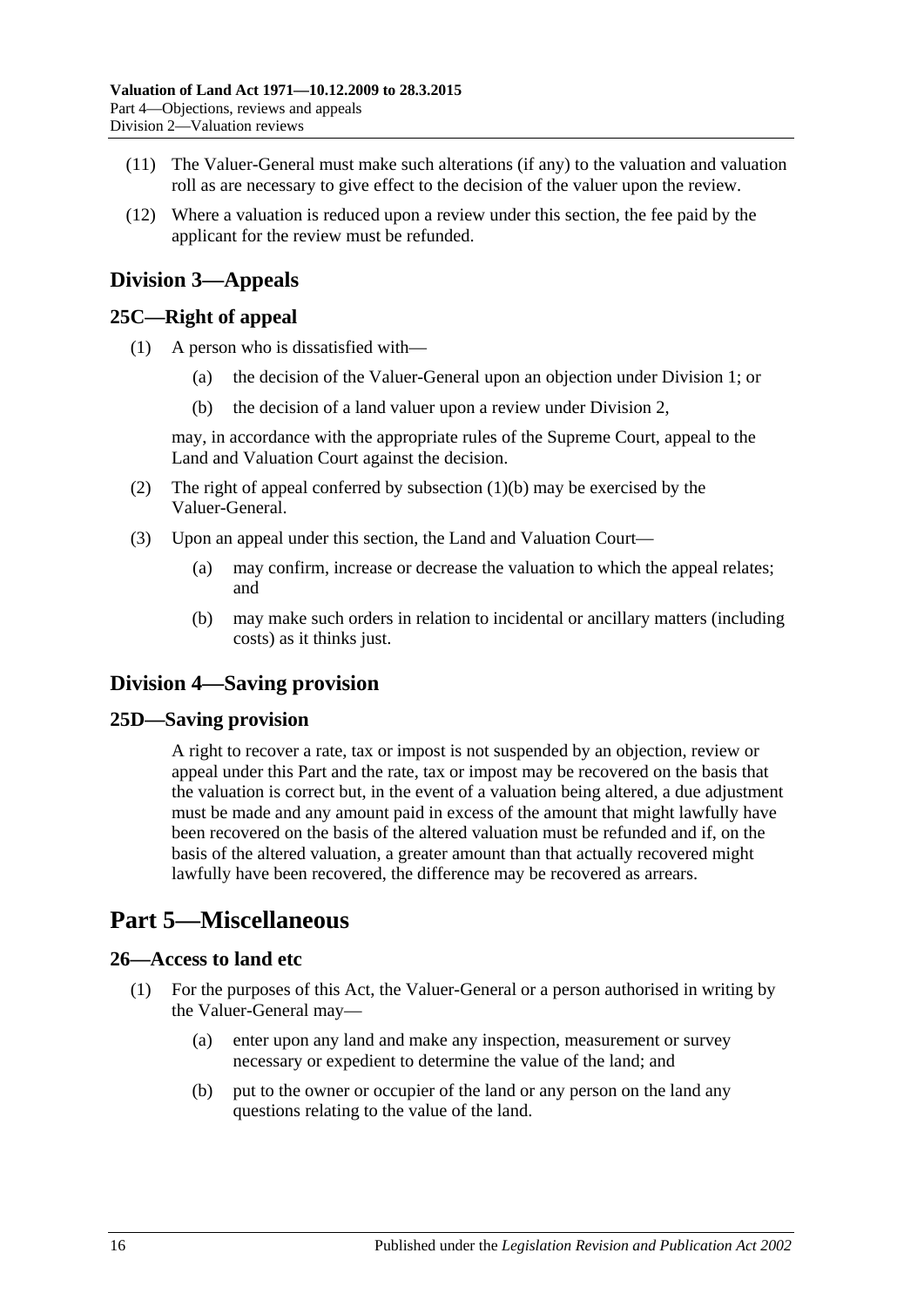(2) A person must not hinder or obstruct the Valuer-General or a person authorised in writing by the Valuer-General in the exercise of the powers conferred by [subsection](#page-15-7) (1) or refuse or fail truthfully to answer a question lawfully put to him or her under that subsection.

Maximum penalty: \$2 500.

#### <span id="page-16-0"></span>**27—Access to documents in possession of public authorities**

- (1) The Valuer-General and any person authorised in writing by the Valuer-General must be given full and free access to all maps, plans, documents and books that are relevant to the determination of the value of any land, in the possession or power of any department of Government or any council within the State.
- (2) A person must not prevent or attempt to prevent the Valuer-General or a person authorised in writing by the Valuer-General from having access to any such maps, plans, documents or books.

Maximum penalty: \$2 500.

#### <span id="page-16-3"></span><span id="page-16-1"></span>**28—Returns**

- (1) The Valuer-General may, for the purposes of this Act, serve upon the owner of any land forms to be completed and returned to the Valuer-General within such time as the Valuer-General may determine, and specifies upon the forms.
- (2) The forms will contain such questions as the Valuer-General may determine with reference to—
	- (a) the use of the land;
	- (b) the nature and value of improvements on the land;
	- (c) the tenancies (if any) to which the land is subject;
	- (d) any other matters relevant to the valuation of the land.
- <span id="page-16-4"></span>(3) The Valuer-General may, if he or she thinks fit, require any person by whom a form is completed and returned under this section to verify the contents of the form by statutory declaration.
- (4) A person must not fail to complete and return a form served upon him or her under [subsection](#page-16-3) (1), or return a form containing information that is false or misleading in any material particular, or fail to comply with a requirement made under [subsection](#page-16-4) (3).

Maximum penalty: \$2 500.

Expiation fee: \$75.

#### <span id="page-16-6"></span><span id="page-16-2"></span>**29—Notice of sale etc**

(1) Subject to [subsection](#page-16-5) (2), if any land is sold or the title to any land is transferred, the vendor or transferor must, within 30 days after the completion of the sale or transfer, give to the Valuer-General a notice containing prescribed particulars of the transaction in writing.

Maximum penalty: \$2 500.

<span id="page-16-5"></span>(2) [Subsection](#page-16-6) (1) does not apply in respect of land that has been brought under the provisions of the *[Real Property Act](http://www.legislation.sa.gov.au/index.aspx?action=legref&type=act&legtitle=Real%20Property%20Act%201886) 1886*.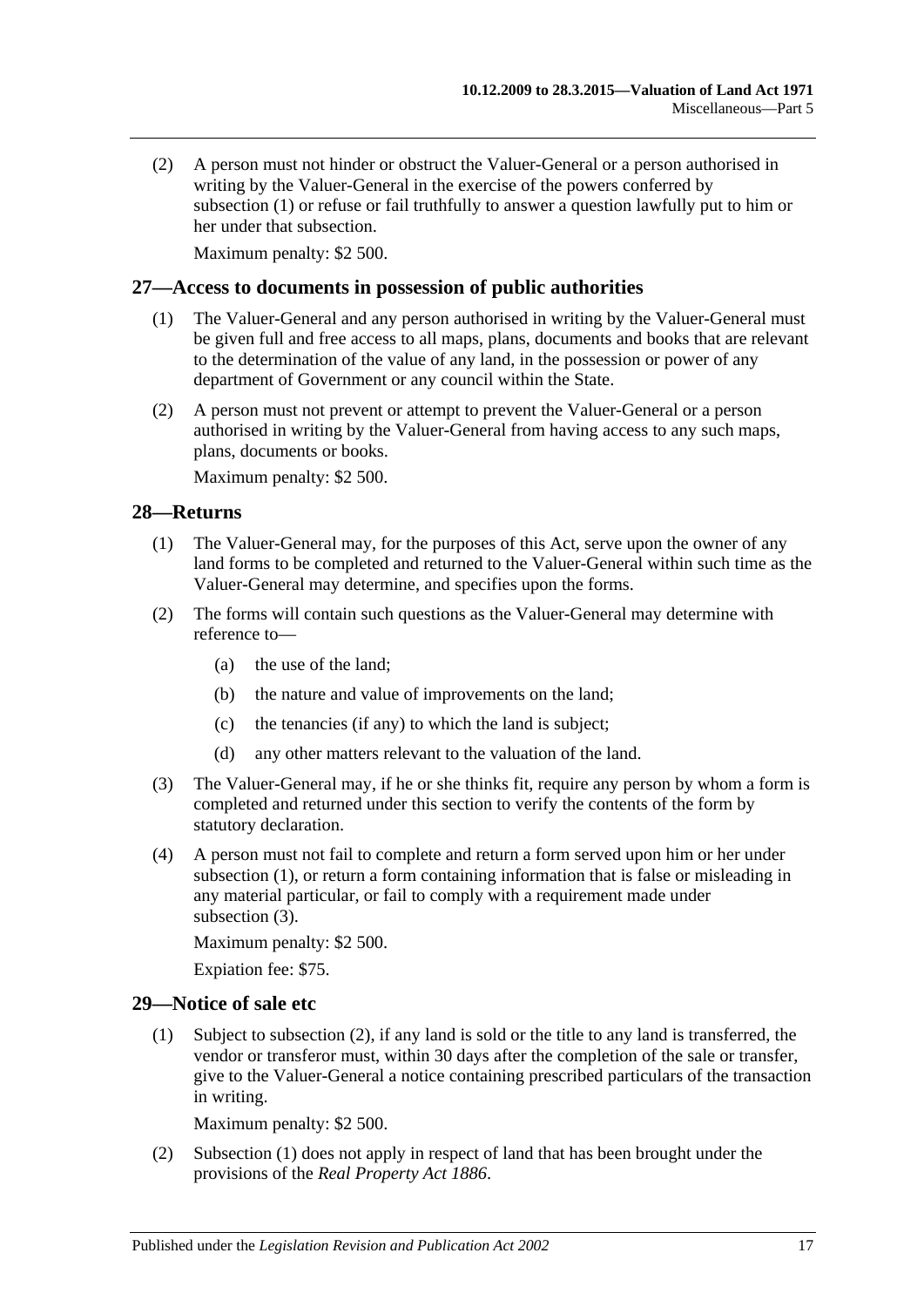#### <span id="page-17-0"></span>**31—Service of notices**

A notice that the Valuer-General is required to serve upon any person by or under this Act, may be served upon that person—

- (a) personally; or
- (b) by post; or
- (c) by affixing it in some conspicuous place upon the land to which it relates.

#### <span id="page-17-1"></span>**32—Copies of or extracts from entries in valuation rolls**

- (1) Upon the application in writing of any person and upon payment of the prescribed fee, the Valuer-General must furnish that person with a certified copy of, or extract from, any entry in a valuation roll.
- (2) A copy of, or extract from, an entry in a valuation roll certified under the hand of the Valuer-General will in all proceedings and for all purposes be evidence of the matters and things stated in it and that any valuation to which the entry relates has been made in conformity with the provisions of this Act.
- (3) The Valuer-General must publish information as to land value in such forms as the Valuer-General thinks appropriate and make publications containing such information available for purchase at prices approved by the Minister.
- (4) The Valuer-General must—
	- (a) at the request of the owner of land, permit the owner to inspect, free of charge, entries in the valuation roll relating to that land;
	- (b) at the request of any person, and on payment of the prescribed fee, provide that person with information from the valuation roll as to the value of land.

#### <span id="page-17-2"></span>**33—Financial provision**

- (1) All money paid to or recovered by the Valuer-General under this Act must be paid into the Consolidated Account.
- (2) The money required for the purposes of this Act (except money for the appropriation of which other provision has been made in this Act) will be paid out of money provided by Parliament for those purposes.

#### <span id="page-17-3"></span>**34—Regulations**

The Governor may make all such regulations as are necessary or expedient for the purposes of this Act, and, without limiting the generality of the foregoing, those regulations may—

- (a) prescribe and provide for the recovery of fees for the purposes of this Act; and
- (ab) provide that specified fixtures or improvements, or fixtures or improvements of a specified class, will not be taken into account in determining or assessing the annual value or capital value of land generally, or land of a particular class, where the determination or assessment is to be used for the purpose of raising, levying or imposing any rate, tax or impost; and
- (b) prescribe any form for the purposes of this Act.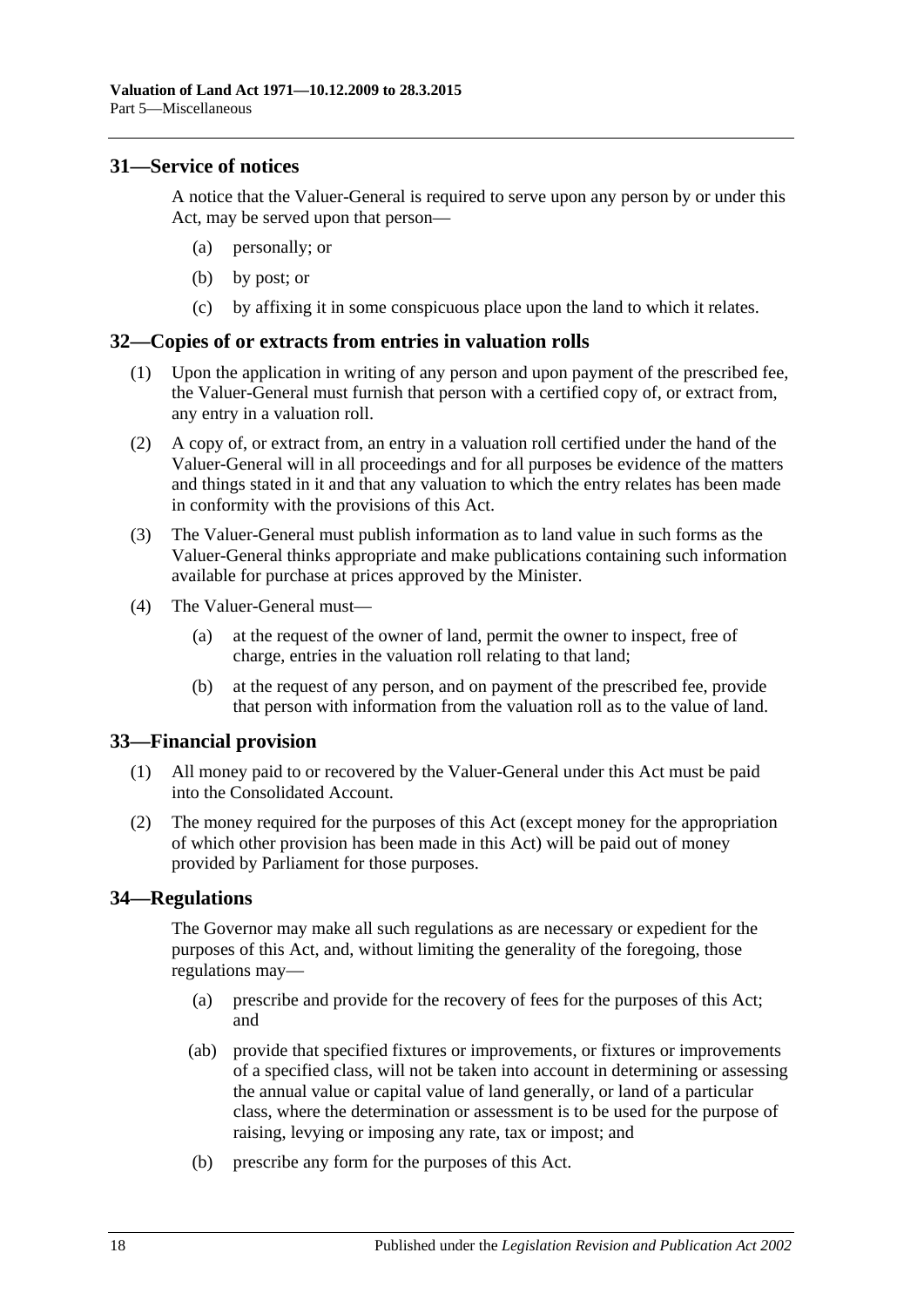## <span id="page-18-0"></span>**Legislative history**

#### **Notes**

- Amendments of this version that are uncommenced are not incorporated into the text.
- Please note—References in the legislation to other legislation or instruments or to titles of bodies or offices are not automatically updated as part of the program for the revision and publication of legislation and therefore may be obsolete.
- Earlier versions of this Act (historical versions) are listed at the end of the legislative history.
- For further information relating to the Act and subordinate legislation made under the Act see the Index of South Australian Statutes or www.legislation.sa.gov.au.

## **Principal Act and amendments**

New entries appear in bold.

| Year | N <sub>o</sub> | Title                                                           | Assent     | Commencement                        |
|------|----------------|-----------------------------------------------------------------|------------|-------------------------------------|
| 1971 | 113            | Valuation of Land Act 1971                                      | 9.12.1971  | 1.6.1972 (Gazette 11.5.1972 p1758)  |
| 1972 | 76             | Statutes Amendment (Public Salaries) 28.9.1972<br>Act 1972      |            | 28.9.1972                           |
| 1972 | 79             | <b>Statutes Amendment (Valuation of</b><br>Land) Act 1972       | 5.10.1972  | $1.6.1972$ : s 2                    |
| 1973 | 28             | Statutes Amendment (Public Salaries) 20.9.1973<br>Act 1973      |            | 20.9.1973                           |
| 1975 | 19             | Statutes Amendment (Public Salaries) 27.3.1975<br>Act 1975      |            | 28.8.1975 (Gazette 28.8.1975 p1126) |
| 1976 | 93             | Valuation of Land Act Amendment<br>Act 1976                     | 16.12.1976 | 16.12.1976                          |
| 1981 | 29             | <b>Statutes Amendment (Valuation of</b><br>Land) Act 1981       | 19.3.1981  | 30.6.1981 (Gazette 4.6.1981 p1640)  |
| 1981 | 91             | Valuation of Land Act Amendment<br>Act 1981                     | 23.12.1981 | 23.12.1981                          |
| 1983 | 27             | <b>Local Government Act Amendment</b><br>Act 1983               | 16.6.1983  | 28.7.1983 (Gazette 21.7.1983 p126)  |
| 1984 | 88             | Valuation of Land Act Amendment<br>Act 1984                     | 29.11.1984 | 11.7.1985 (Gazette 4.7.1985 p6)     |
| 1985 | 59             | <b>Statutes Amendment (Remuneration)</b><br>Act 1985            | 30.5.1985  | 13.6.1985 (Gazette 13.6.1985 p2132) |
| 1985 | 86             | Valuation of Land Act Amendment<br>Act 1985                     | 19.9.1985  | 1.7.1986 (Gazette 6.2.1986 p254)    |
| 1987 | 31             | Valuation of Land Act Amendment<br>Act 1987                     | 23.4.1987  | 1.9.1987 (Gazette 20.8.1987 p516)   |
| 1990 | 18             | <b>Statutes Repeal and Amendment</b><br>(Remuneration) Act 1990 | 19.4.1990  | 19.4.1990 (Gazette 19.4.1990 p1136) |
| 1991 | 3              | Valuation of Land (Miscellaneous)<br>Amendment Act 1991         | 14.3.1991  | 14.3.1991                           |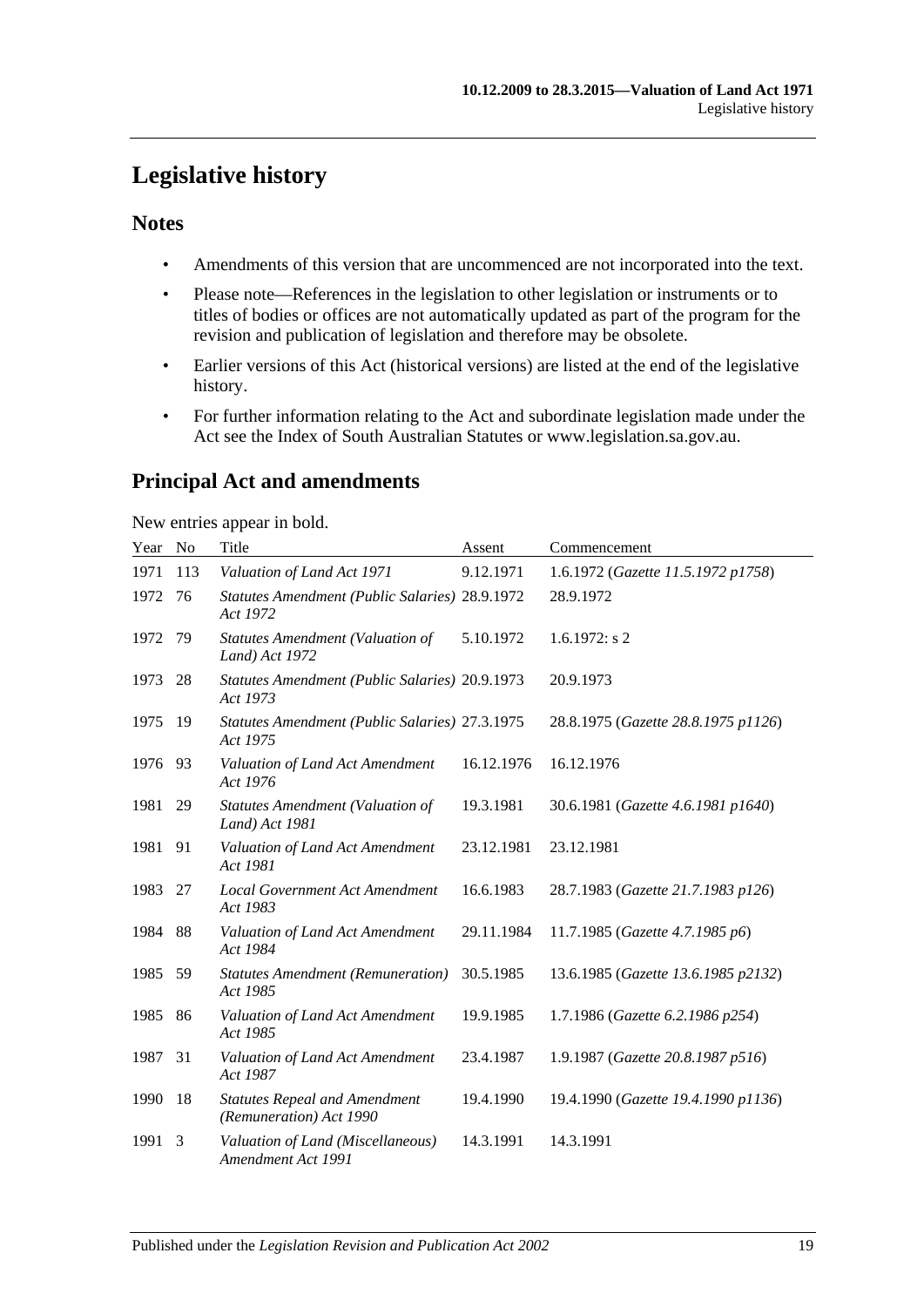#### **Valuation of Land Act 1971—10.12.2009 to 28.3.2015** Legislative history

| 1992 | 71  | Statutes Amendment (Expiation of<br>Offences) Act 1992         | 19.11.1992 | 1.3.1993 (Gazette 18.2.1993 p600)                                                 |
|------|-----|----------------------------------------------------------------|------------|-----------------------------------------------------------------------------------|
| 1993 | 56  | Heritage Act 1993                                              | 27.5.1993  | 15.1.1994 (Gazette 27.10.1993 p1890)                                              |
| 1996 | 38  | <b>Statutes Amendment (Community)</b><br>Titles) Act 1996      | 9.5.1996   | ss 46 & 47-4.11.1996 (Gazette<br>31.10.1996 p1460)                                |
| 1998 | 43  | Valuation of Land (Miscellaneous)<br>Amendment Act 1998        | 27.8.1998  | 1.12.1998 (Gazette 26.11.1998 p1600)<br>except s $13(a)$ & (b) -30.6.1981: s 2(1) |
| 1998 | 63  | Emergency Services Funding Act 199810.9.1998                   |            | Sch 2 (cl 3)–30.6.1999 ( <i>Gazette</i><br>13.5.1999 p2502)                       |
| 2005 | -39 | Heritage (Heritage Directions)<br>Amendment Act 2005           | 14.7.2005  | Sch 1 (cl 10)-17.11.2005 (Gazette<br>17.11.2005 p3972)                            |
| 2009 | 76  | Valuation of Land (Miscellaneous)<br><b>Amendment Act 2009</b> | 10.12.2009 | 10.12.2009                                                                        |
| 2014 | 26  | Statutes Amendment (SACAT)<br>Act 2014                         | 11.12.2014 | Pt 18 (ss 210–216)–29.3.2015: s 2(2)                                              |

## **Provisions amended since 3 February 1976**

• Legislative history prior to 3 February 1976 appears in marginal notes and footnotes included in the consolidation of this Act contained in Volume 11 of The Public General Acts of South Australia 1837-1975 at page 286.

New entries appear in bold.

| Entries that relate to provisions that have been deleted appear in italics. |  |  |  |
|-----------------------------------------------------------------------------|--|--|--|
|-----------------------------------------------------------------------------|--|--|--|

| Provision         | How varied                                         | Commencement |
|-------------------|----------------------------------------------------|--------------|
| Pt1               |                                                    |              |
| s <sub>2</sub>    | deleted by $43/1998 s 17 (Sch)$                    | 1.12.1998    |
| s <sub>3</sub>    | amended by 91/1981 s 2                             | 23.12.1981   |
|                   | amended by $88/1984$ s 3                           | 11.7.1985    |
|                   | deleted by 43/1998 s 17 (Sch)                      | 1.12.1998    |
| $s\,4$            | amended by 29/1981 s 5                             | 30.6.1981    |
|                   | deleted by $3/1991$ s 2                            | 14.3.1991    |
| s <sub>5</sub>    |                                                    |              |
| s 5(1)            |                                                    |              |
| annual value      | amended by $29/1981$ s $6(a)$ , (b)                | 30.6.1981    |
|                   | amended by $3/1991$ s $3(a)$                       | 14.3.1991    |
|                   | amended by 43/1998 s 17 (Sch)                      | 1.12.1998    |
| area              | amended by 93/1976 s 2                             | 16.12.1976   |
|                   | amended by 43/1998 s 17 (Sch)                      | 1.12.1998    |
| production        | business of primary inserted by $29/1981$ s $6(c)$ | 30.6.1981    |
| capital value     | amended by $3/1991$ s $3(b)$                       | 14.3.1991    |
|                   | amended by 43/1998 s 17 (Sch)                      | 1.12.1998    |
| council           | amended by 43/1998 s 17 (Sch)                      | 1.12.1998    |
| general valuation | amended by 43/1998 s 17 (Sch)                      | 1.12.1998    |
| owner             | amended by 43/1998 s 17 (Sch)                      | 1.12.1998    |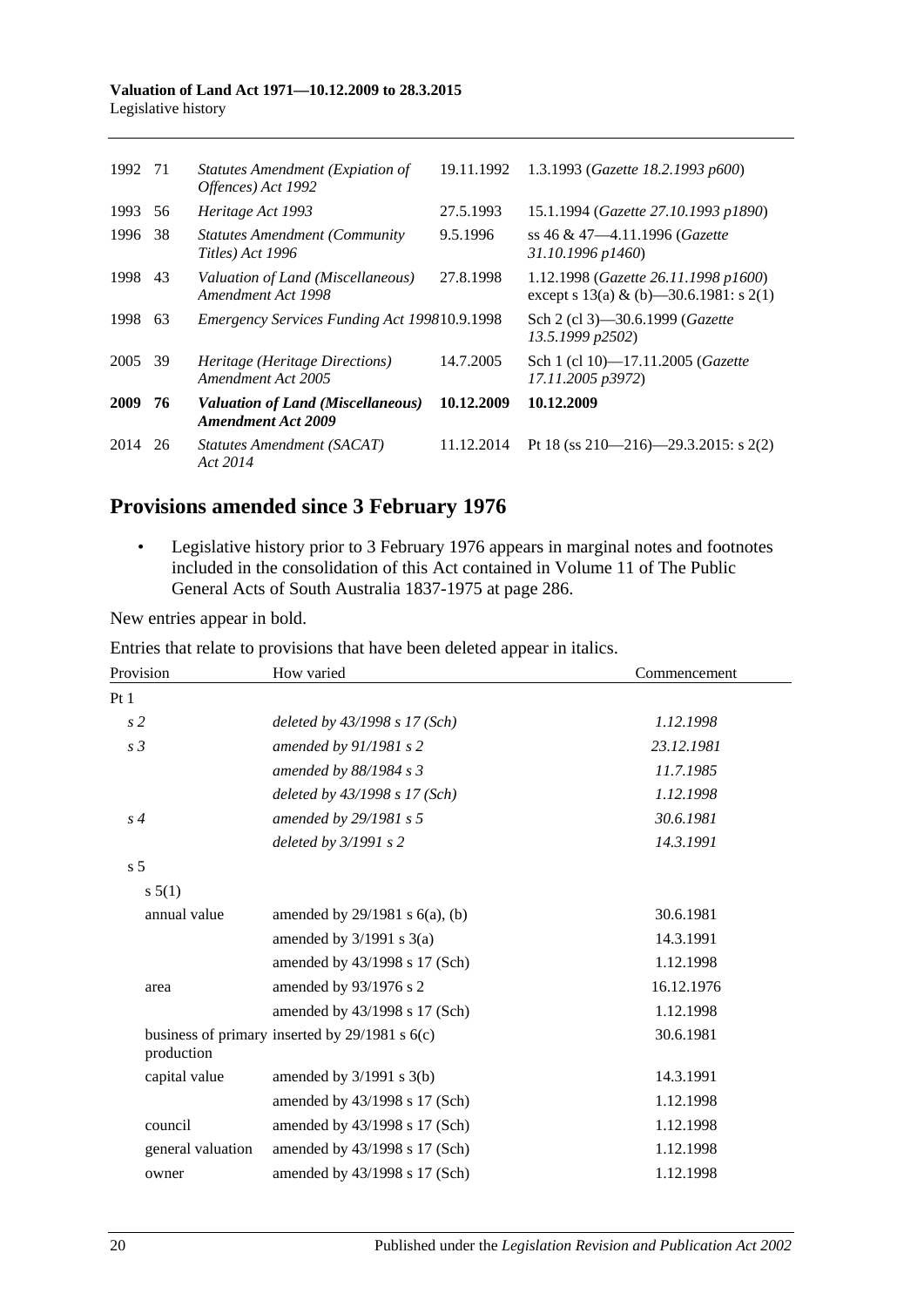| Acts                          | the rating or taxing substituted by $3/1991$ s $3(d)$ | 14.3.1991  |
|-------------------------------|-------------------------------------------------------|------------|
|                               | amended by $63/1998$ Sch 2 (cl 3(a))                  | 30.6.1999  |
| rating or taxing<br>authority | deleted by $3/1991 s 3(c)$                            | 14.3.1991  |
| site value                    | substituted by $29/1981$ s $6(e)$                     | 30.6.1981  |
|                               | (b) deleted by $31/1987$ s $3(a)$                     | 1.9.1987   |
|                               | amended by $31/1987$ s $3(b)$                         | 1.9.1987   |
| unimproved value              | amended by $31/1987$ s $3(b)$                         | 1.9.1987   |
|                               | (c) deleted by $31/1987$ s $3(b)$                     | 1.9.1987   |
|                               | amended by 43/1998 s 17 (Sch)                         | 1.12.1998  |
| s 5(2)                        | inserted by $31/1987$ s $3(c)$                        | 1.9.1987   |
|                               | substituted by 38/1996 s 46                           | 4.11.1996  |
| Pt 2                          |                                                       |            |
| s <sub>6</sub>                |                                                       |            |
| s(6(1))                       | amended by 43/1998 s 17 (Sch)                         | 1.12.1998  |
| s(6(2)                        | amended by 43/1998 ss 3(a), 17 (Sch)                  | 1.12.1998  |
| s(6(3))                       | amended by 43/1998 ss 3(b), 17 (Sch)                  | 1.12.1998  |
| s 6(4)                        | amended by 93/1976 s 3                                | 16.12.1976 |
|                               | amended by $43/1998$ s $3(c)$                         | 1.12.1998  |
| s <sub>6A</sub>               | inserted by 43/1998 s 4                               | 1.12.1998  |
| s 7                           |                                                       |            |
| s(7(1))                       | amended by 43/1998 ss 5, 17 (Sch)                     | 1.12.1998  |
| s(7(2)                        | amended by 43/1998 s 17 (Sch)                         | 1.12.1998  |
| s <sub>8</sub>                |                                                       |            |
| s(1)                          | amended by $59/1985$ s $23(a)$                        | 13.6.1985  |
|                               | amended by 18/1990 s 28                               | 19.4.1990  |
|                               | amended by 43/1998 s 17 (Sch)                         | 1.12.1998  |
| $s \, 8(2)$                   | deleted by 59/1985 s 23(b)                            | 13.6.1985  |
| s(3)                          | amended by 59/1985 s 23(c)                            | 13.6.1985  |
|                               | amended by 43/1998 s 17 (Sch)                         | 1.12.1998  |
| s 9                           |                                                       |            |
| $s \, 9(1)$                   | substituted by $43/1998$ s $6(a)$                     | 1.12.1998  |
| $s\ 9(1a)$                    | inserted by $43/1998$ s $6(a)$                        | 1.12.1998  |
| $s \, 9(2)$ and (3)           | amended by 43/1998 s 17 (Sch)                         | 1.12.1998  |
| $s\,9(4)$                     | amended by 43/1998 ss 6(b)—(d), 17 (Sch)              | 1.12.1998  |
| $s\,9(5)$                     | amended by 43/1998 s 17 (Sch)                         | 1.12.1998  |
| $s \, 9(6)$                   | inserted by $43/1998$ s $6(e)$                        | 1.12.1998  |
| s 10                          | deleted by 43/1998 s 17 (Sch)                         | 1.12.1998  |
| Pt 3                          |                                                       |            |
| s 11                          |                                                       |            |
| s 11(1)                       | substituted by 43/1998 s 7                            | 1.12.1998  |
| s 11(2)                       | amended by 3/1991 s 4                                 | 14.3.1991  |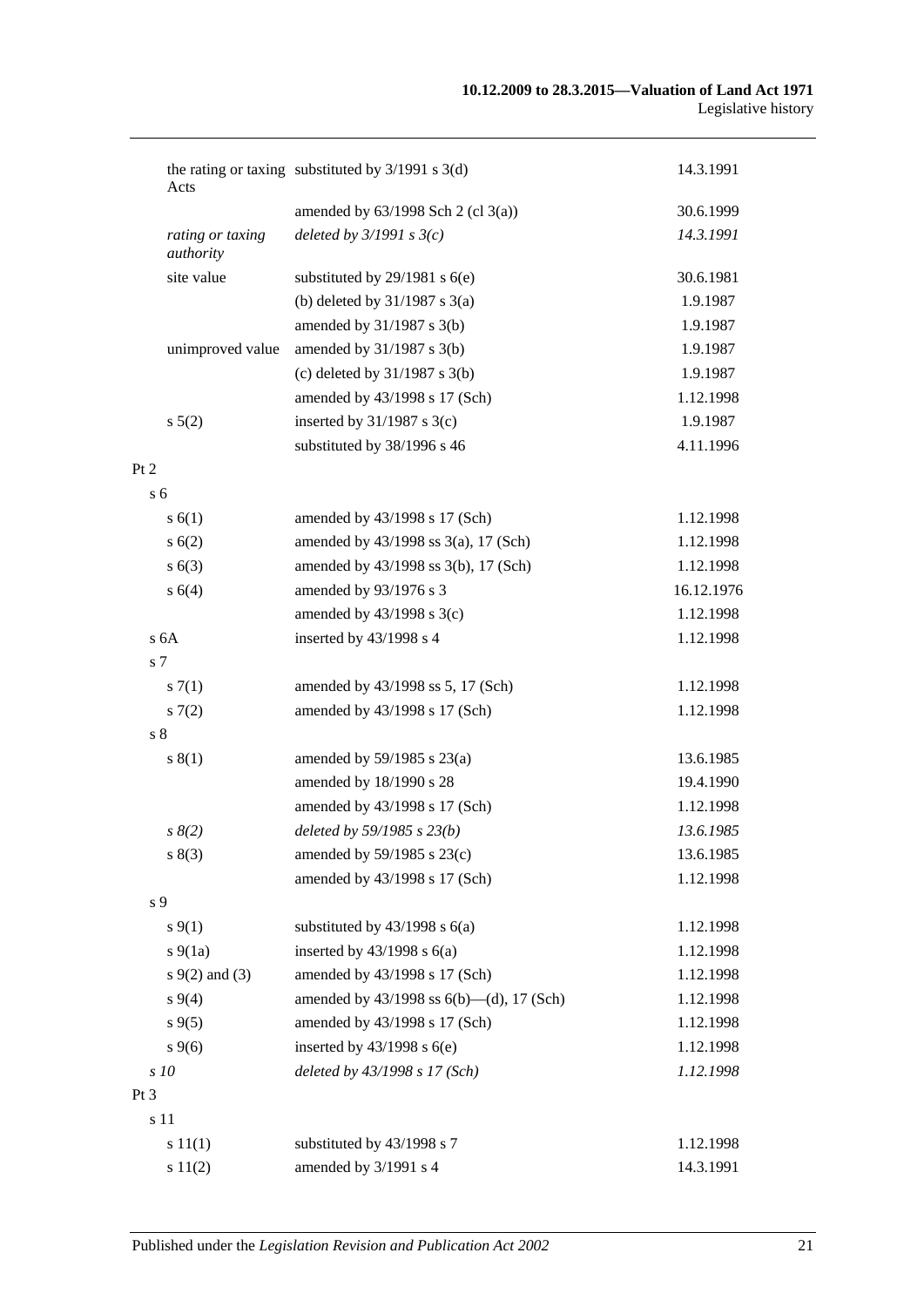|                     | amended by 43/1998 s 17 (Sch)                 | 1.12.1998  |
|---------------------|-----------------------------------------------|------------|
| s 11(3)             | amended by 43/1998 s 17 (Sch)                 | 1.12.1998  |
| s 12                | substituted by 43/1998 s 8                    | 1.12.1998  |
| s 13                |                                               |            |
| s 13(1)             | amended by 43/1998 s 17 (Sch)                 | 1.12.1998  |
| s 13(2)             | amended by 43/1998 ss 9(a), 17 (Sch)          | 1.12.1998  |
| s 13(3)             | amended by 43/1998 ss 9(b), 17 (Sch)          | 1.12.1998  |
| s 14                |                                               |            |
| s $14(1)$ and $(2)$ | amended by 43/1998 s 17 (Sch)                 | 1.12.1998  |
| $s\ 14(3)$          | inserted by 43/1998 s 10                      | 1.12.1998  |
| s 15                |                                               |            |
| s 15(1)             | amended by 43/1998 s 17 (Sch)                 | 1.12.1998  |
| s 15(2)             | amended by 43/1998 ss 11(a), 17 (Sch)         | 1.12.1998  |
| s 15(3)             | amended by 43/1998 ss 11(b), 17 (Sch)         | 1.12.1998  |
| s 15(4)             | amended by 43/1998 s 17 (Sch)                 | 1.12.1998  |
| s 16                |                                               |            |
| s 16(1)             | s 16 redesignated as s $16(1)$ by 93/1976 s 4 | 16.12.1976 |
|                     | amended by 43/1998 s 17 (Sch)                 | 1.12.1998  |
| s $16(2)$ and $(3)$ | inserted by 93/1976 s 4                       | 16.12.1976 |
|                     | amended by 43/1998 s 17 (Sch)                 | 1.12.1998  |
| s 16A               | inserted by 38/1996 s 47                      | 4.11.1996  |
|                     | amended by 63/1998 Sch 2 (cl 3(b))            | 30.6.1999  |
| s 17                |                                               |            |
| 17(1)               | amended by $3/1991$ s $5(a)$                  | 14.3.1991  |
|                     | amended by 43/1998 s 17 (Sch)                 | 1.12.1998  |
| 17(2)               | inserted by $3/1991$ s $5(b)$                 | 14.3.1991  |
|                     | amended by 43/1998 s 17 (Sch)                 | 1.12.1998  |
| $s\ 17(3)$          | amended by 43/1998 s 17 (Sch)                 | 1.12.1998  |
| s 17(4)             | amended by 88/1984 s 4                        | 11.7.1985  |
|                     | amended by $3/1991$ s $5(c)$                  | 14.3.1991  |
|                     | amended by 43/1998 s 17 (Sch)                 | 1.12.1998  |
| s 18                | amended by 43/1998 s 17 (Sch)                 | 1.12.1998  |
| s 19                |                                               |            |
| s $19(1)$ and $(2)$ | amended by 43/1998 s 17 (Sch)                 | 1.12.1998  |
| $s\ 19(3)$          | inserted by 76/2009 s 3                       | 10.12.2009 |
| s20                 | deleted by 3/1991 s 6                         | 14.3.1991  |
| s 21                | amended by 3/1991 s 7                         | 14.3.1991  |
|                     | amended by 43/1998 s 17 (Sch)                 | 1.12.1998  |
| s 22                |                                               |            |
| $s\ 22(2)$          | amended by 43/1998 s 17 (Sch)                 | 1.12.1998  |
| $s\,22(3)$          | amended by 43/1998 ss 12, 17 (Sch)            | 1.12.1998  |
| $s\,22(4)$          | amended by 43/1998 s 17 (Sch)                 | 1.12.1998  |
| s 22A               | inserted by 29/1981 s 7                       | 30.6.1981  |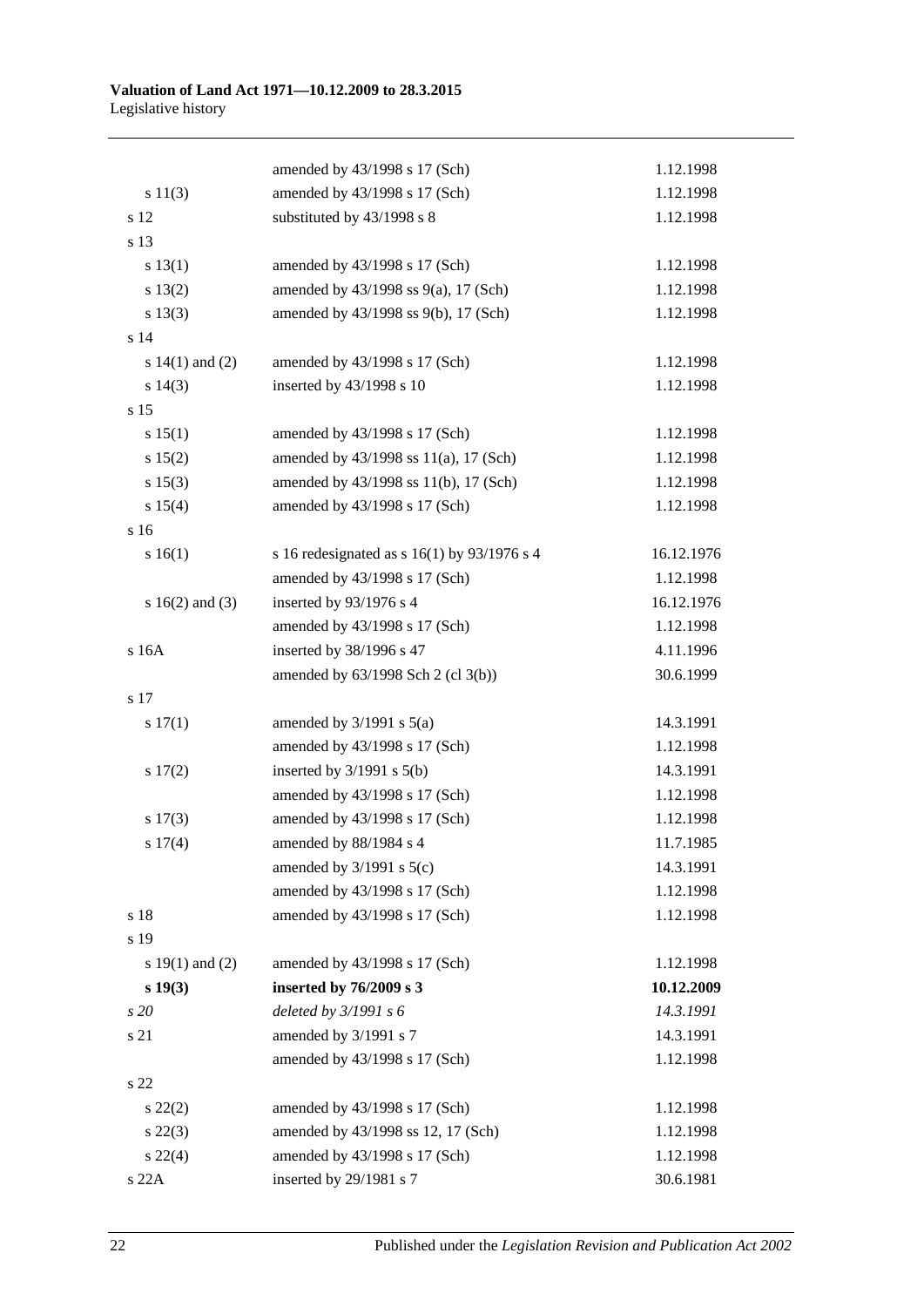| s 22A(1)                      | amended by $43/1998$ s $13(a)$                   | 30.6.1981  |
|-------------------------------|--------------------------------------------------|------------|
|                               | amended by 43/1998 s 17 (Sch)                    | 1.12.1998  |
| $s\,22A(2)$                   | amended by 43/1998 s 13(b)                       | 30.6.1981  |
|                               | amended by 43/1998 s 17 (Sch)                    | 1.12.1998  |
| $s$ 22A(2a)                   | inserted by $43/1998$ s $13(c)$                  | 1.12.1998  |
|                               | deleted by 76/2009 s 4                           | 10.12.2009 |
| s 22A(3)                      | amended by 43/1998 s 17 (Sch)                    | 1.12.1998  |
| s 22A(4)                      | amended by 43/1998 s 17 (Sch)                    | 1.12.1998  |
| $s\,22A(5)$                   | deleted by $43/1998 s 13(d)$                     | 1.12.1998  |
| $s\,22A(6)$                   | amended by 3/1991 s 14                           | 14.3.1991  |
|                               | amended by 71/1992 s 3(1) (Sch)                  | 1.3.1993   |
|                               | amended by 43/1998 ss 13(e), 17 (Sch)            | 1.12.1998  |
| s 22A(9)                      | amended by 43/1998 s 17 (Sch)                    | 1.12.1998  |
| $s$ 22A(10)                   | inserted by $43/1998$ s $13(f)$                  | 1.12.1998  |
| s22B                          | inserted by 86/1985 s 3                          | 1.7.1986   |
| $s$ 22B(1)                    | substituted by $3/1991$ s $8(a)$                 | 14.3.1991  |
|                               | amended by 39/2005 Sch 1 cl 10(1)-(3)            | 17.11.2005 |
| $s\,22B(2)$                   | deleted by $3/1991 s 8(a)$                       | 14.3.1991  |
| $s$ 22B(3)                    | amended by $3/1991$ s $8(b)$                     | 14.3.1991  |
|                               | amended by 43/1998 s 17 (Sch)                    | 1.12.1998  |
| $s$ 22B(4)                    | substituted by $3/1991$ s $8(c)$                 | 14.3.1991  |
|                               | amended by 39/2005 Sch 1 cl 10(4)                | 17.11.2005 |
| $s$ 22B(5)                    | amended by 3/1991 s 14                           | 14.3.1991  |
|                               | amended by 71/1992 s 3(1) (Sch)                  | 1.3.1993   |
|                               | amended by 43/1998 ss 14, 17 (Sch)               | 1.12.1998  |
|                               | amended by 39/2005 Sch 1 cl 10(5)                | 17.11.2005 |
| $s$ 22B(6)                    | amended by $3/1991$ s $8(d)$                     | 14.3.1991  |
|                               | amended by 56/1993 Sch 2                         | 15.1.1994  |
|                               | substituted by 39/2005 Sch 1 cl 10(6)            | 17.11.2005 |
| $s$ 22B $(7)$                 |                                                  |            |
| item of the State<br>heritage | deleted by 56/1993 Sch 2                         | 15.1.1994  |
|                               | State Heritage Area substituted by 56/1993 Sch 2 | 15.1.1994  |
|                               | deleted by 39/2005 Sch 1 cl 10(7)                | 17.11.2005 |
| Pt 4                          | heading substituted by 91/1981 s 3               | 23.12.1981 |
|                               | heading substituted by 88/1984 s 5               | 11.7.1985  |
| Pt 4 Div 1                    | heading inserted by 88/1984 s 5                  | 11.7.1985  |
| s 23                          | amended by 91/1981 s 4                           | 23.12.1981 |
|                               | amended by 3/1991 s 9                            | 14.3.1991  |
|                               | substituted by 43/1998 s 15                      | 1.12.1998  |
| s <sub>24</sub>               | substituted by 91/1981 s 5                       | 23.12.1981 |
| $s\,24(1)$                    | amended by 43/1998 s 16(a)                       | 1.12.1998  |
| s $24(1a)$ (1d)               | inserted by 43/1998 s 16(b)                      | 1.12.1998  |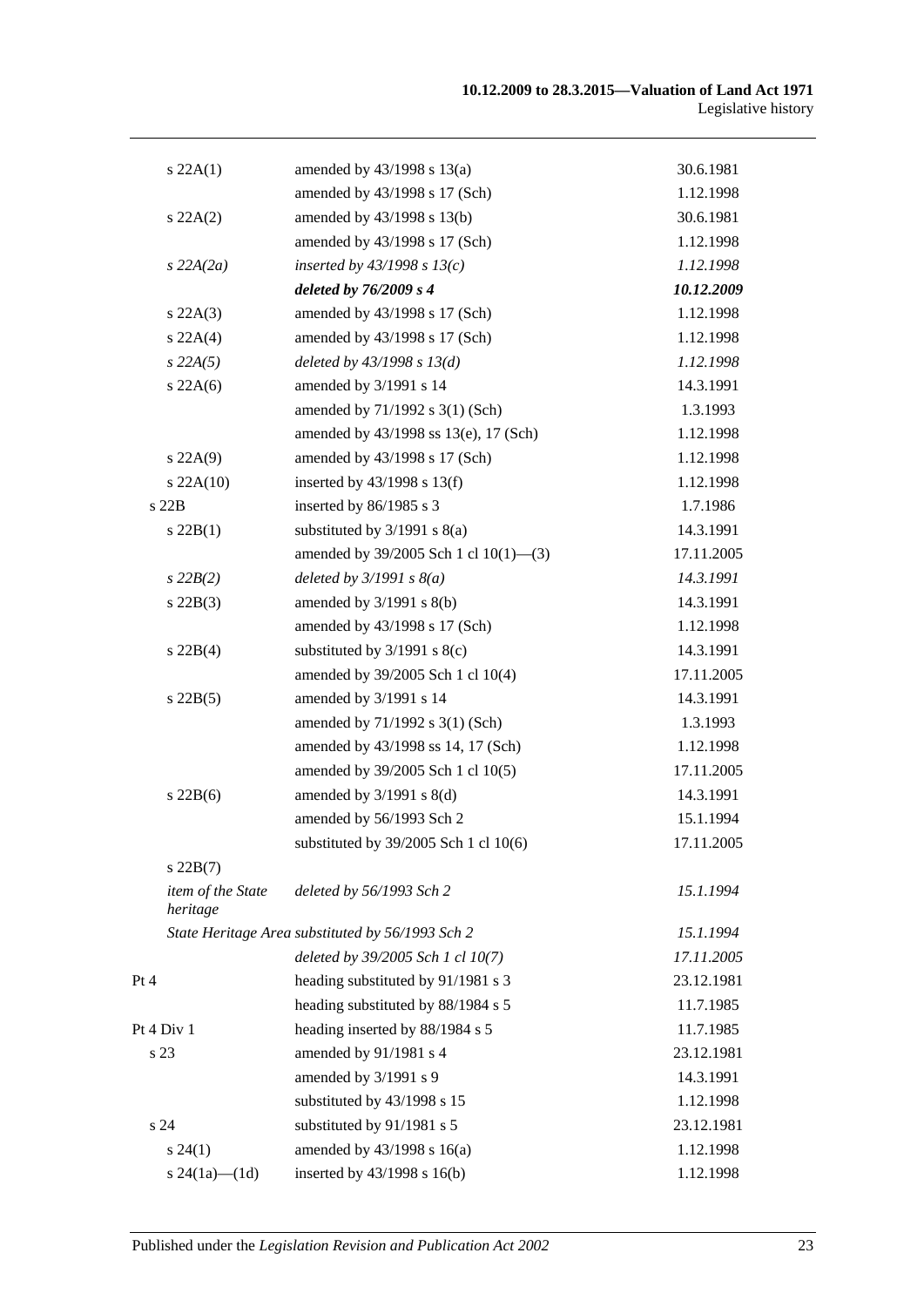#### **Valuation of Land Act 1971—10.12.2009 to 28.3.2015** Legislative history

| $s\,24(1e)$         | inserted by 76/2009 s 5                          | 10.12.2009 |
|---------------------|--------------------------------------------------|------------|
| s <sub>25</sub>     |                                                  |            |
| s $25(1)$ and $(2)$ | amended by 43/1998 s 17 (Sch)                    | 1.12.1998  |
| $s\,25(3)$          | deleted by 88/1984 s 6                           | 11.7.1985  |
| $s \, 25(4)$        | amended by 27/1983 s 25(1)                       | 28.7.1983  |
|                     | deleted by 88/1984 s 6                           | 11.7.1985  |
| Pt 4 Div 2          | inserted by 88/1984 s 7                          | 11.7.1985  |
| s 25A               |                                                  |            |
| $s 25A(1)$ (8)      | amended by 43/1998 s 17 (Sch)                    | 1.12.1998  |
| s 25B               |                                                  |            |
|                     | s 25B(1), (4)-(12) amended by 43/1998 s 17 (Sch) | 1.12.1998  |
| Pt 4 Div 3          | inserted by 88/1984 s 7                          | 11.7.1985  |
| $s$ 25C             |                                                  |            |
| $s \, 25C(1)$       | amended by 43/1998 s 17 (Sch)                    | 1.12.1998  |
| Pt 4 Div 4          | inserted by 88/1984 s 7                          | 11.7.1985  |
| s 25D               | amended by 3/1991 s 10                           | 14.3.1991  |
|                     | amended by 43/1998 s 17 (Sch)                    | 1.12.1998  |
| $Pt\,5$             |                                                  |            |
| s 26                |                                                  |            |
| $s \; 26(1)$        | amended by 43/1998 s 17 (Sch)                    | 1.12.1998  |
| $s \; 26(2)$        | amended by 3/1991 s 14                           | 14.3.1991  |
|                     | amended by 43/1998 s 17 (Sch)                    | 1.12.1998  |
| s 27                |                                                  |            |
| $s \, 27(1)$        | amended by 43/1998 s 17 (Sch)                    | 1.12.1998  |
| $s\,27(2)$          | amended by 3/1991 s 14                           | 14.3.1991  |
|                     | amended by 43/1998 s 17 (Sch)                    | 1.12.1998  |
| s 28                |                                                  |            |
| $s\,28(1)$          | amended by $3/1991$ s $11(a)$                    | 14.3.1991  |
| $s\,28(2)$          | substituted by $3/1991$ s $11(b)$                | 14.3.1991  |
| $s\,28(3)$          | amended by 43/1998 s 17 (Sch)                    | 1.12.1998  |
| $s\,28(4)$          | amended by 3/1991 s 14                           | 14.3.1991  |
|                     | amended by 71/1992 s 3(1) (Sch)                  | 1.3.1993   |
|                     | amended by 43/1998 s 17 (Sch)                    | 1.12.1998  |
| s 29                |                                                  |            |
| $s\,29(1)$          | amended by 3/1991 s 14                           | 14.3.1991  |
|                     | amended by 43/1998 s 17 (Sch)                    | 1.12.1998  |
| s 29(2)             | amended by 43/1998 s 17 (Sch)                    | 1.12.1998  |
| $s 29(3)$ and (4)   | deleted by 3/1991 s 12                           | 14.3.1991  |
| s 30                | deleted by 43/1998 s 17 (Sch)                    | 1.12.1998  |
| s 32                |                                                  |            |
| s $32(1)$ and (2)   | amended by 43/1998 s 17 (Sch)                    | 1.12.1998  |
| s $32(3)$ and $(4)$ | inserted by 3/1991 s 13                          | 14.3.1991  |
| s 33                |                                                  |            |